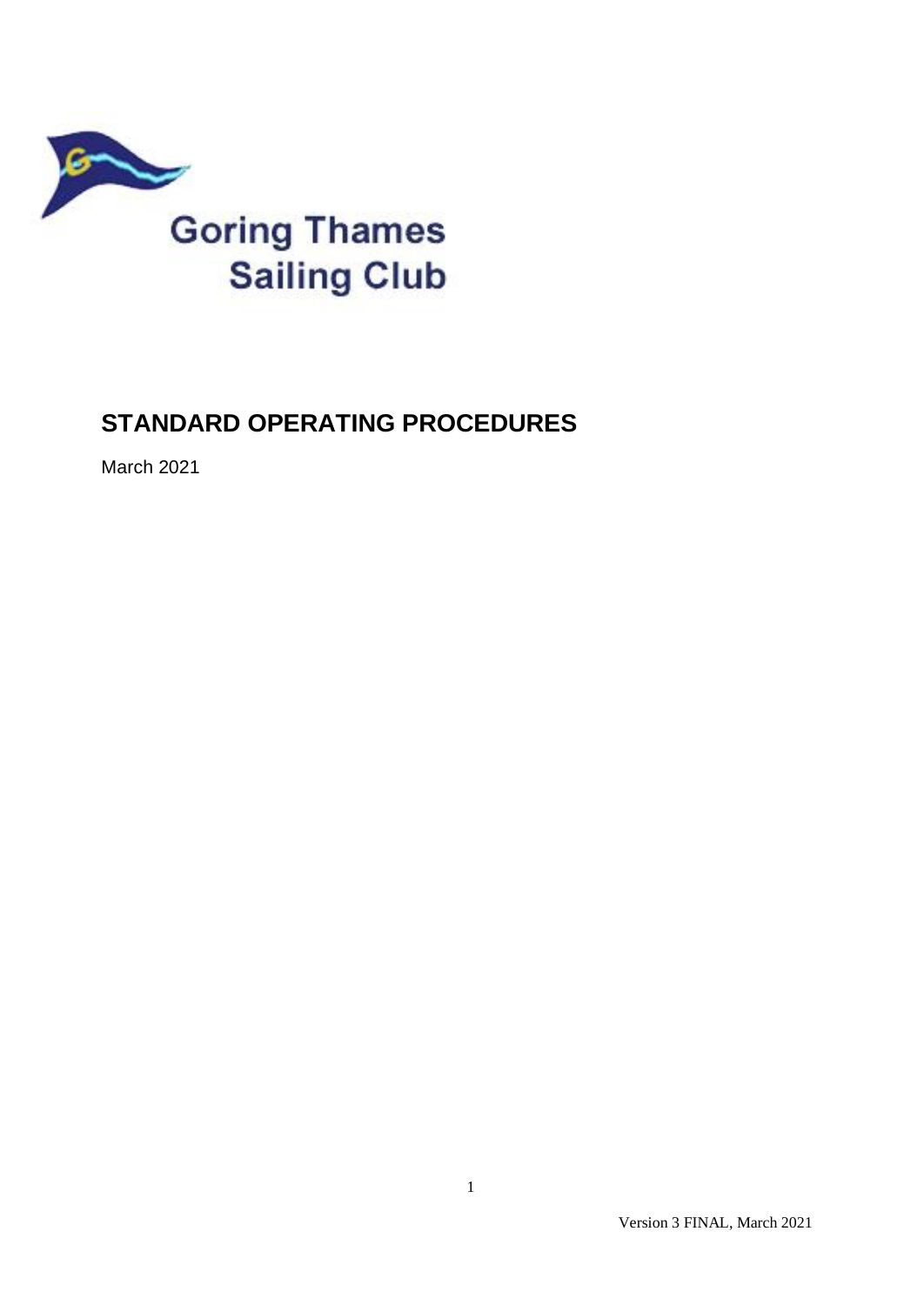# **CONTENTS**

### **1. Club Introduction and Objectives**

### **2. Health, Safety & Environment**

- 2.1.Policy statement
- 2.2.Fire
- 2.3.Emergency Procedures and accident reporting
- 2.4.First Aid
- 2.5.Manual Handling
- 2.6.Environmental considerations
- 2.7.Hazards

### **3. Club General Operating arrangements**

- 3.1.General Rules & Byelaws
- 3.2.Security
- 3.3.Responsibilities
- 3.4.Equipment
	- 3.4.1. Sailing Boats
	- 3.4.2. SUPs and Sit-on kayaks
	- 3.4.3. Safety Boats and Fuel storage
	- 3.4.4. Clothing
- 3.5.Maintenance and breakage reporting
- 3.6.Club Housekeeping
- 3.7.VHF, Radios and mobile phones

### **4. RYA Training Centre Operations**

- 4.1.Operating area
- 4.2.Ratios
- 4.3.Briefing & Induction

#### **5. Club Training events**

- 5.1.General arrangements
- 5.2.Saturday sailing
- 5.3. Junior Youth Club
- 5.4.Water-sports activity weeks

#### **6. Club Racing events**

6.1.Officer of the Day Manual and Sailing Instructions

### **7. Child Protection Policy**

Appendices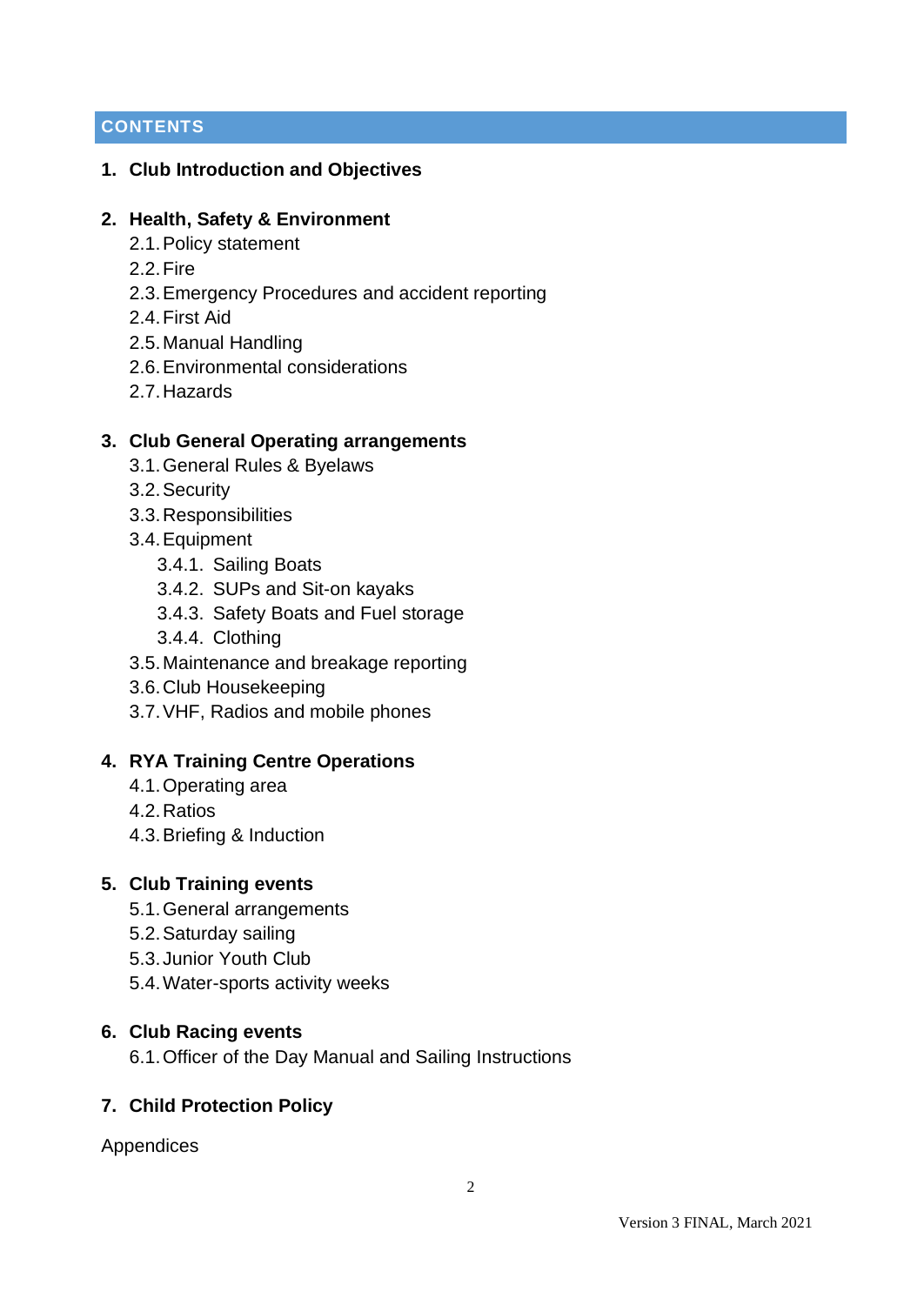# **1 CLUB INTRODUCTION AND OBJECTIVES**

### INTRODUCTION

Goring Thames Sailing Club is a volunteer run club situated on the bank of the River Thames.

#### **OBJECTIVE**

The objective of the club is stated in the club General Rules Document

#### Rule 2

*The object of the club is to provide facilities for and promote participation of the whole community in the sport of Sailing and Dinghy racing on the Thames in the Cleeve Reach and adjacent reaches and the provision of sailing and social facilities for its members.*

#### INCLUSIVITY

*Rule 6 c)*

*Membership of the club shall be open to all persons irrespective of ethnicity, nationality, sexual orientation, religion or beliefs, or of age, sex or disability except as a necessary consequence of the requirements of Sailing as a particular sport.*

#### RYA TRAINING CENTRE OBJECTIVE

GTSC has attained RYA training centre status in order to be able to promote the sport of sailing, and to attract and retain members through the provision of formal Dinghy training courses and Power Boat courses.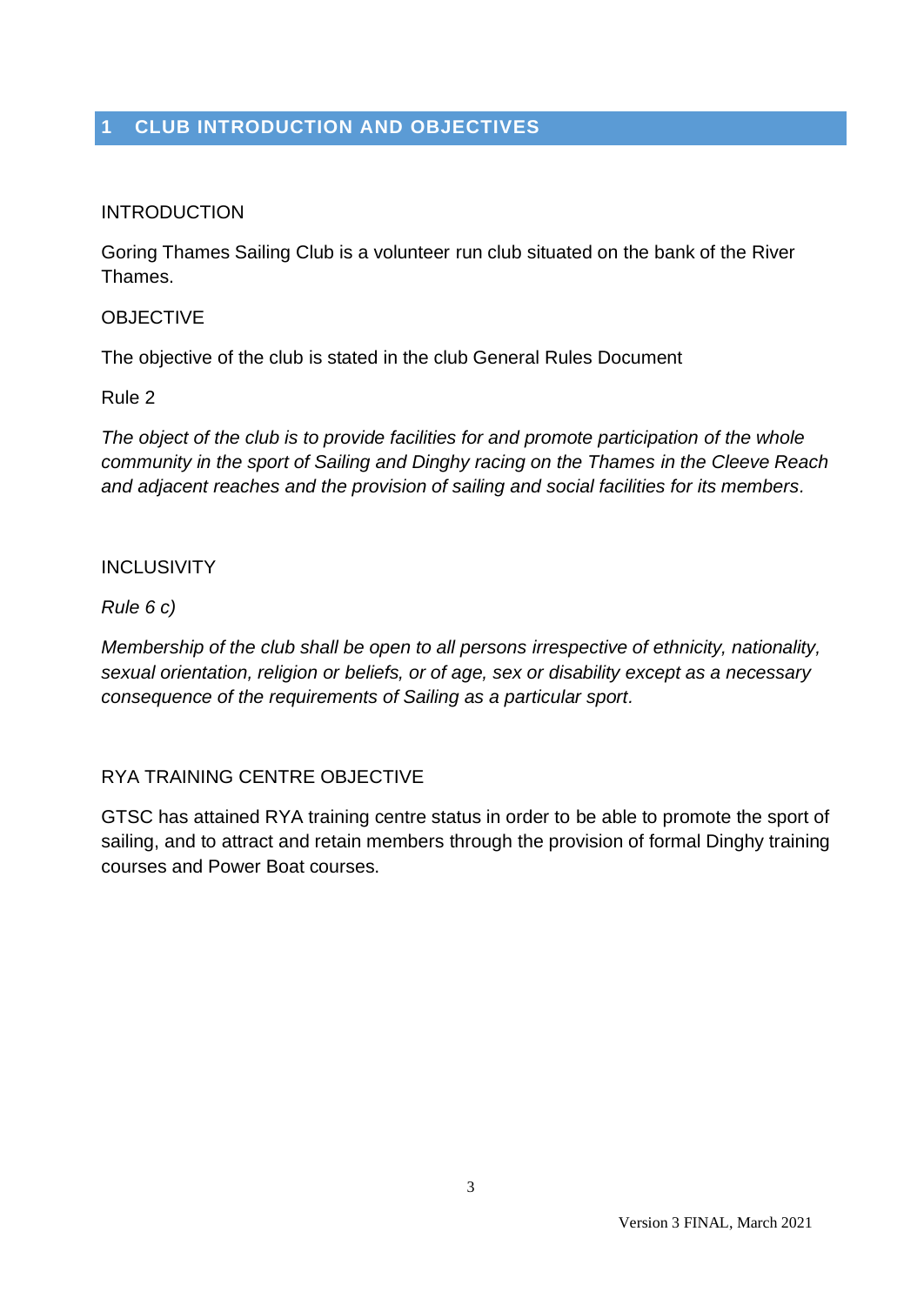# **2. HEALTH, SAFETY AND ENVIRONMENT**

### 2.1 POLICY STATEMENT

The Club and its officers including those undertaking any official duty have a duty of care to members and other people on the premises while participating in formal club activities. Nevertheless, it is neither practical nor desirable to police the premises at all times and for all actions by those present. All members including temporary members are required to comply with Club byelaws and exercise common sense while on the premises.

#### 2.2 FIRE

IN THE EVENT OF A FIRE

- Clear the area send everyone to the muster point at top of the drive.
- Call the Fire Brigade 999
- If safe to do so use fire extinguisher

In case of fire and emergency evacuation all persons shall assemble at the top of the drive keeping access to the premises clear for emergency vehicles and shall be accounted for by the person in charge. All activity on the water shall cease until the situation has been brought under control. Boats should moor on the opposite bank to stay safe and away from the situation.

Arrangements are made to monitor regularly the condition of all fire prevention equipment, including fire extinguishers and smoke detectors.

### 2.3 EMERGENCY PROCEDURES & ACCIDENT REPORTING

#### 2.3.1 EMERGENCY PROCEDURE

If an incident or accident occurs at the sailing club, stay calm and follow the guidance notes below.

IF IN DOUBT, DO NOT HESITATE TO CALL: 999 FOR THE EMERGENCY SERVICES.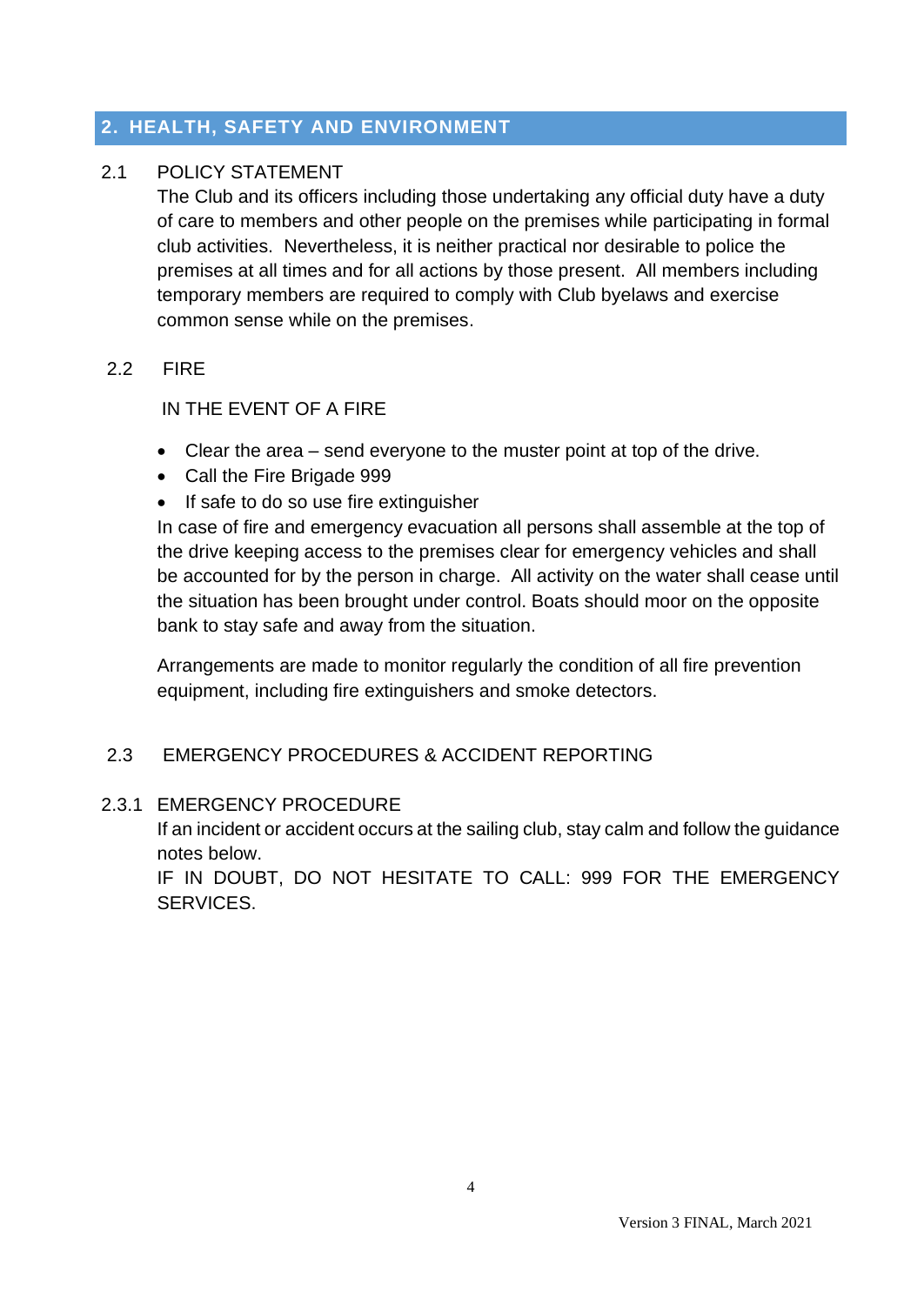# EMERGENCY PROCEDURE (Display on notice board by phone)



# 2.3.2 EMERGENCY TELEPHONE

The emergency telephone is in the club house below the notice board. *Dial 999.* Tell the supervisor:

The reason for the emergency call

Your name

That you are calling from: **Goring Thames Sailing Club, The Bridleway, Cleeve, Goring on Thames, Reading, RG8 0HS.** 

The club is signposted off from the B4009 between Goring and South Stoke. Telephone number you are calling from. **GTSC: 01491 873253**

Do not replace the receiver until they have hung up. Try and keep the telephone manned in case the emergency services call back.

### **AIR AMBULANCE** if required quote:

Grid Reference: **SU 602 826** If Longitude & Latitude required: (Latitude =  $51.5372$ , Longitude =  $-1.1346$ ) Lat  $= 51$  degrees, 32.2 minutes North Long = 1 degrees, 8.1 minutes West) Post code: **RG8 0HS**

### **DIRECT IT TO THE FIELD OPPOSITE FOR IT TO LAND.**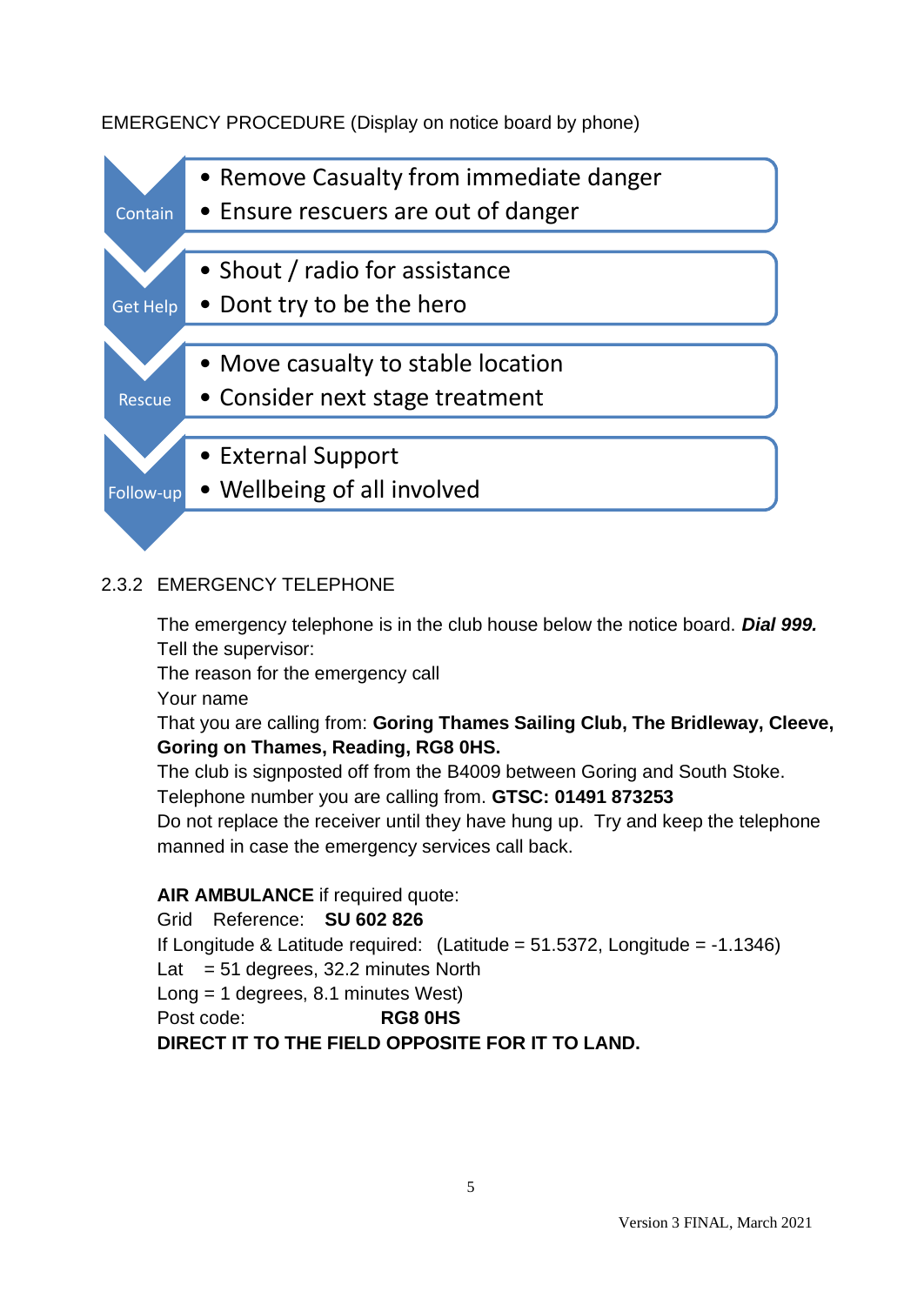### 2.3.3 FOLLOW UP AND ACCIDENT REPORTING

All accidents, injuries and near misses must be recorded in the Accident Book, kept in the kitchen area. Where a hospital visit is involved, RIDDOR (Reporting of Injuries, Diseases and Dangerous Occurrences Regulations) may apply. A followup report must be submitted by the Commodore or Principal as soon as reasonably possible, so please contact on: Commodore - Simon Lidbetter 07976 604792 Training Principal - Mark Foster 07785 292137 Leave a message with contact number if you can't get through.

The Principal is responsible for administering the accident and reporting procedure, the notification of serious accidents causing death or major injury and dangerous occurrences. In his / her absence, the person in charge on the day e.g., OOD or committee member/ senior club members, Senior Instructor, shall follow the Emergency Procedures detailed in this document and a copy of which is on the main notice board and shall notify the Principal at the earliest opportunity. The Accident Book is to be found in the kitchen and must be filled in as soon as possible after any incident. Where hospital treatment is required a follow-up report must be submitted to the Principal by the Senior Instructor or person in Charge as soon as reasonably possible, and the RIDDOR form (found at the back of the accident book) completed.

# 2.3.4 MAJOR INCIDENT AND FATALITY PROCEDURE

In the extremely rare incidence that a case of a fatality has occurred, please notify the local police at:

#### Number **101 (non-emergency) 999 emergency**

Collect next of kin details if possible. This information should be provided to the Police only.

It is imperative that nothing involved in the accident, whether or not you believe it to be important, be removed from the Club.

Immediately contact the Commodore and/or Sailing Principal.

If you cannot make contact in person, leave a message on the answering machine and explain what happened to whom, where, when, and what has happened since. Give a telephone number where you can be contacted.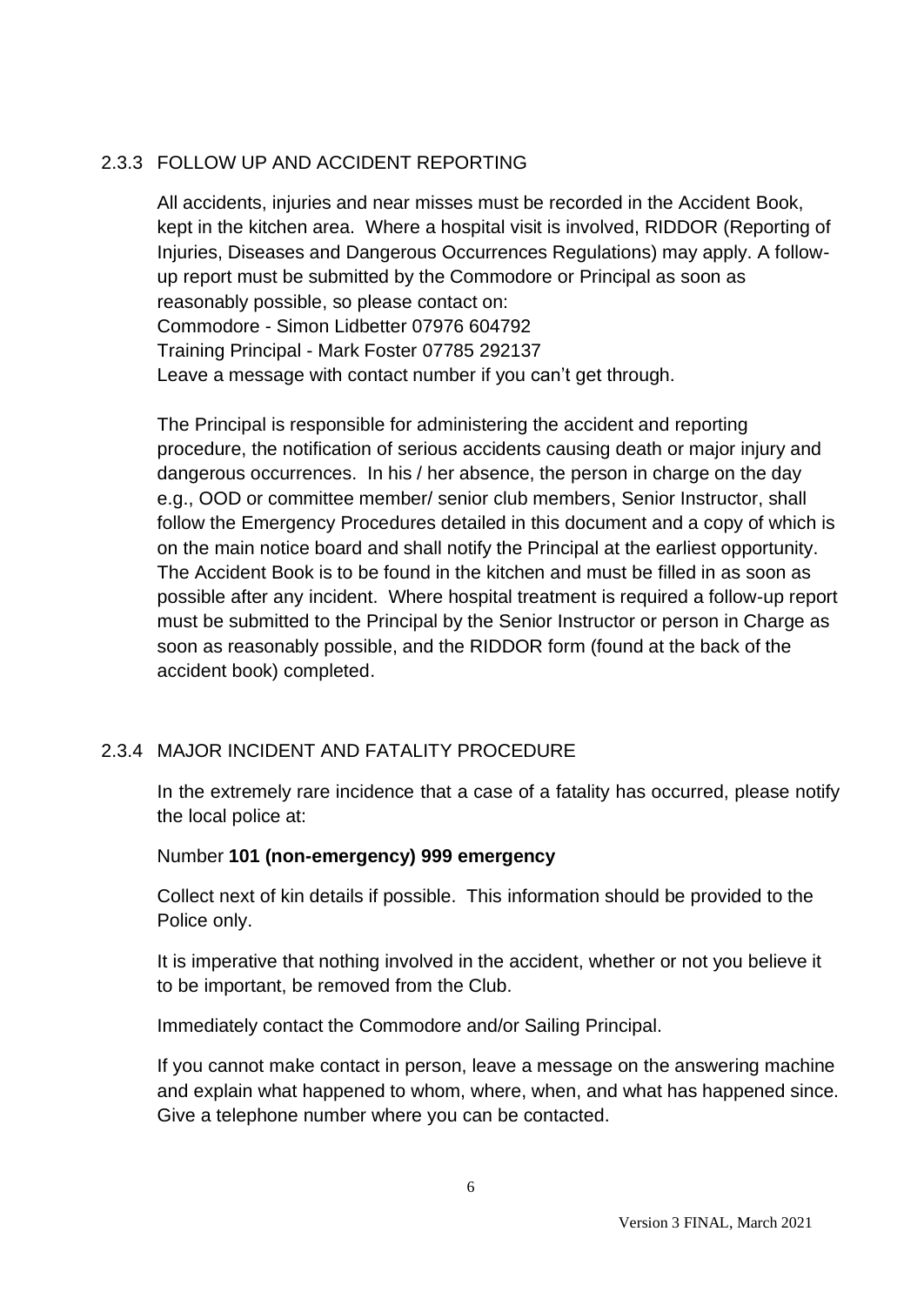**The following advice on dealing with a major incident is provided by the RYA.** 

*It is every principal's nightmare to experience a major incident at their centre. Thankfully this is very rare at RYA centres, but if you are ever unfortunate enough to be involved in one you need to know how to handle the unfolding events.*

- *Your first priority is, of course, the safety of participants and instructors. However, once ashore you need a strategy to deal with the authorities and the press.*
- *Get a statement from competent witnesses.*
- *Remove the instructor and key witnesses from the centre to somewhere you can.*

*talk to them away from the press.*

- *Produce a written statement for the press, such as: " \*\* sailing school regrets to announce the death of crew member who fell overboard at night from a training yacht. When and where. Our deepest sympathy to the relatives etc. A full statement will be issued at 2pm tomorrow" (give yourself time to collate the information).*
- *Don't hold a press conference but decide who will speak to the press.*
- *Don't allow well-meaning but ill-informed staff to make public comments.*
- *Try to keep a record of whom you have spoken to, who has contacted you etc.*
- *Inform RYA Training (023 8060 4180) who can assist with compiling your statement to the press.*
- *If the rescue services have been involved the press will have probably obtained*

*some information from them.*

• *If there has been a fatality the police will contact the centre and inform the next of*

*kin. Do not publicise the name of the casualty until you know this has been done,*

*even if the press appears to know who it is.*

• *If your boat has a code of practice certificate you must inform the Marine Accident Investigation Branch (MAIB) within 24 hours. You can do this by phoning 023 8039 5500. They will inform you within 28 days whether they intend.*

*to investigate.*

- *Keep any relevant equipment such as lifejackets, logbooks etc.*
- *If required, send a report to the MAIB (refer to booklet G27).*
- *When dealing with any major incident, it helps if:*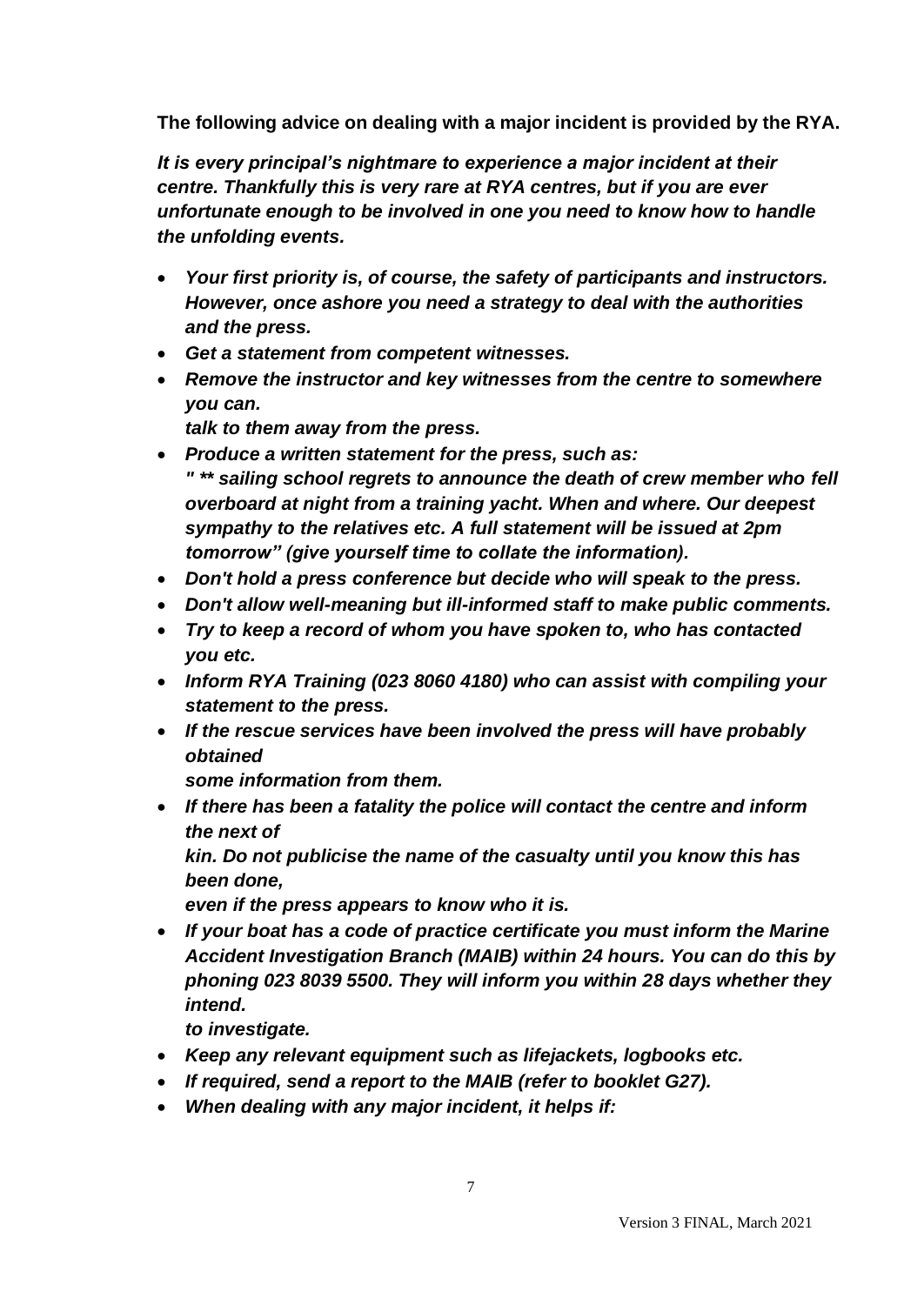• *your paperwork is up to date with information such as contact numbers for the next of kin.*

# • *your boats and instructors comply with your own safety policy and the RYA 's conditions of recognition.*

### 2.4 FIRST AID AND MEDICAL EMERGENCY

#### 2.4.1 FIRST AID

The first aid box is kept on top of the cupboard above the hand-washing sink in the kitchen. If you use any of the contents from the First Aid Kit, it is essential that you complete the accident book beside it, even if you just used one plaster.

In an emergency use the telephone situated in the club house under the main notice board. All Instructors (but not necessarily Assistant Instructors and helpers) are qualified first aiders.

Each safety boat carries limited first aid equipment complying with the RYA requirements.

#### DEFIBRILATOR

A defibrillator machine is available at the club located in the lobby of the changing room building (Hornby Building). This is accessible for club and members use only, and not intended to be available for general public access.

Instructions for use are provided with the machine.

#### 2.4.2 MEDICAL ASSISTANCE

If medical assistance is required, then call the emergency services using 999.

The nearest Health Centre is: **Goring and Woodcote Health Centres at:** Red Cross Road, Goring and Wayside Green, Woodcote, RG8 0PR Tel: 01491 680686

#### **Local Minor Injuries Units:**

Outpatients Department Townlands Hospital York Road Henley on Thames RG9 2EB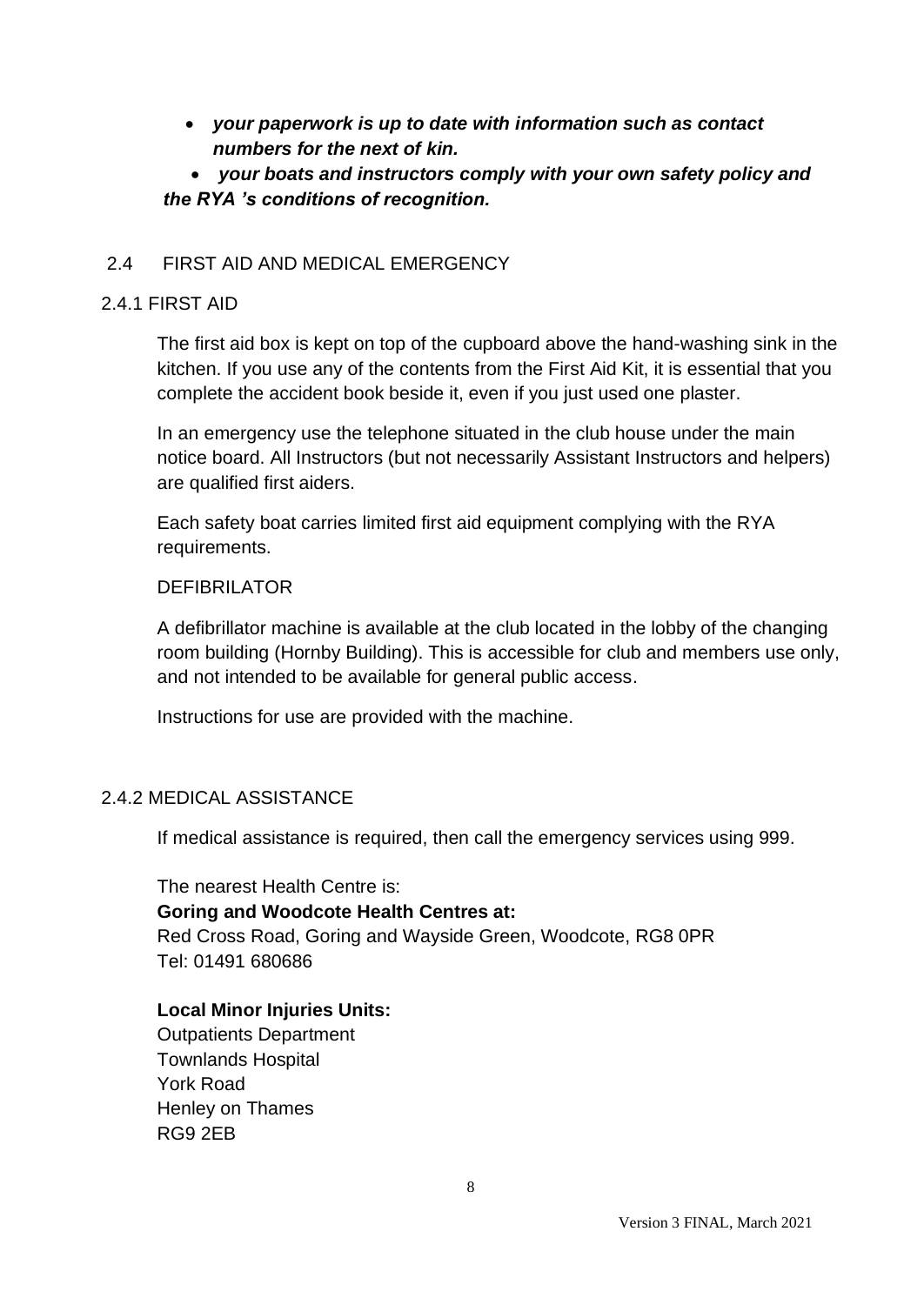Tel: 01865 903755

West Berkshire Community Hospital Benham Hill Thatcham BERKS, RG18 3AS Check for opening hours. Tel: 01635 273509 or 01635 273300

**Accident & Emergency** the nearest A&E unit is: Royal Berkshire Hospital London Road Reading BERKSHIRE, RG1 5AN Tel: 0118 322 5111

#### 2.5 MANUAL HANDLING

This is a short summary on manual handling and the procedures to be taken whilst lifting or manoeuvring. This is an outline on what GTSC has provided to ensure no harm or injuries occur whilst manual handling. Everyone is encouraged to follow these guidelines to ensure the safety of themselves.

Where and what the move involves (the job)?

| twisting your body          | positioning the load accurately                                  |
|-----------------------------|------------------------------------------------------------------|
| Stooping                    | a risk of the load moving suddenly                               |
| reaching upwards            | frequent or prolonged physical effort                            |
| lifting or lowering         | few or not enough rest or recovery time                          |
| carrying over a distance    | may involve working to a job speed rather<br>than your own speed |
| pushing or pulling the load | moving over slippery or uneven ground                            |

This could all lead to physical bodily harm and may result in time off work to recover. You should not be forced into a job if you believe it may cause you damage.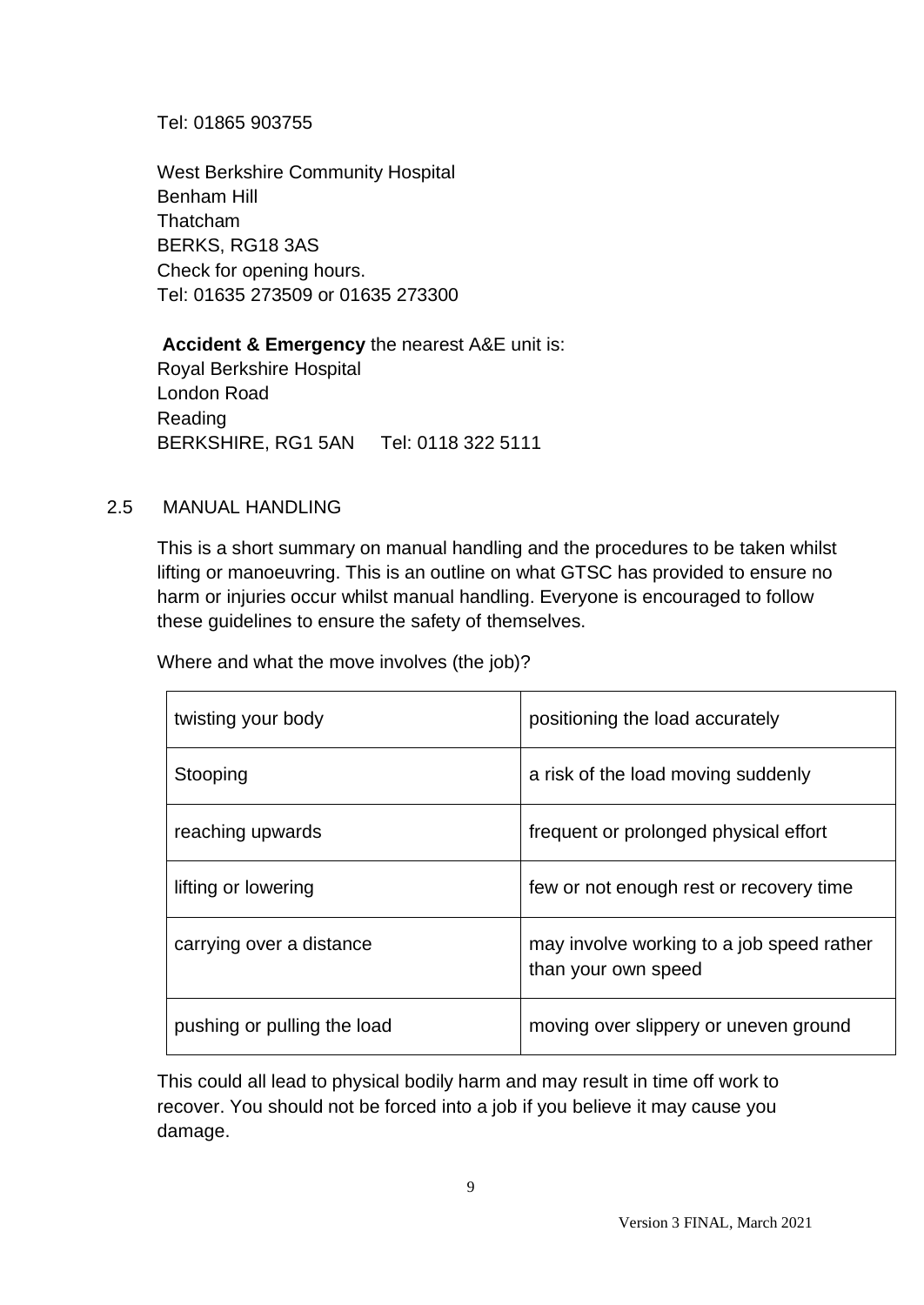Things to consider before undertaking a job:

- Is it a team effort?
- Is there a correct way to stand?
- Do you need protective clothing?
- The working environment
- The physical ability of you or the team involved in the job.

Specific lifting and manoeuvring at GTSC:

| <b>Dinghies</b>                     | Anchors                |
|-------------------------------------|------------------------|
| <b>Furled sails</b>                 | Rescue packs           |
| <b>Masts</b>                        | Rescue boats           |
| <b>Fuel tanks</b>                   | Engines                |
| Jerry cans                          | Office administration  |
| Items associated with social events | Maintenance activities |

Assessing what you are standing on is very important. Many injuries occur when lifting and handling through slipping, tripping or unstable ground. Sensible shoes should be worn at all times, no bare feet or sandals.

What GTSC has provided or promotes to carry out safe manual handling:

- Provided trailers for dinghy and rescue boats.
- Encouraging members to lift in twos for heavy items such items like sails, masts, fuel tanks, etc.
- The handling of engines should only be done by those experienced at doing so.
- The areas around the slipways are regularly cleaned to help prevent injury.
- The necessary considerations for launching and recovery of craft, recovery of a M.O.B. and anchor are taught on the various RYA courses organized at GTSC.

If you feel an injury has occurred from a job then stop, rest and seek medical attention.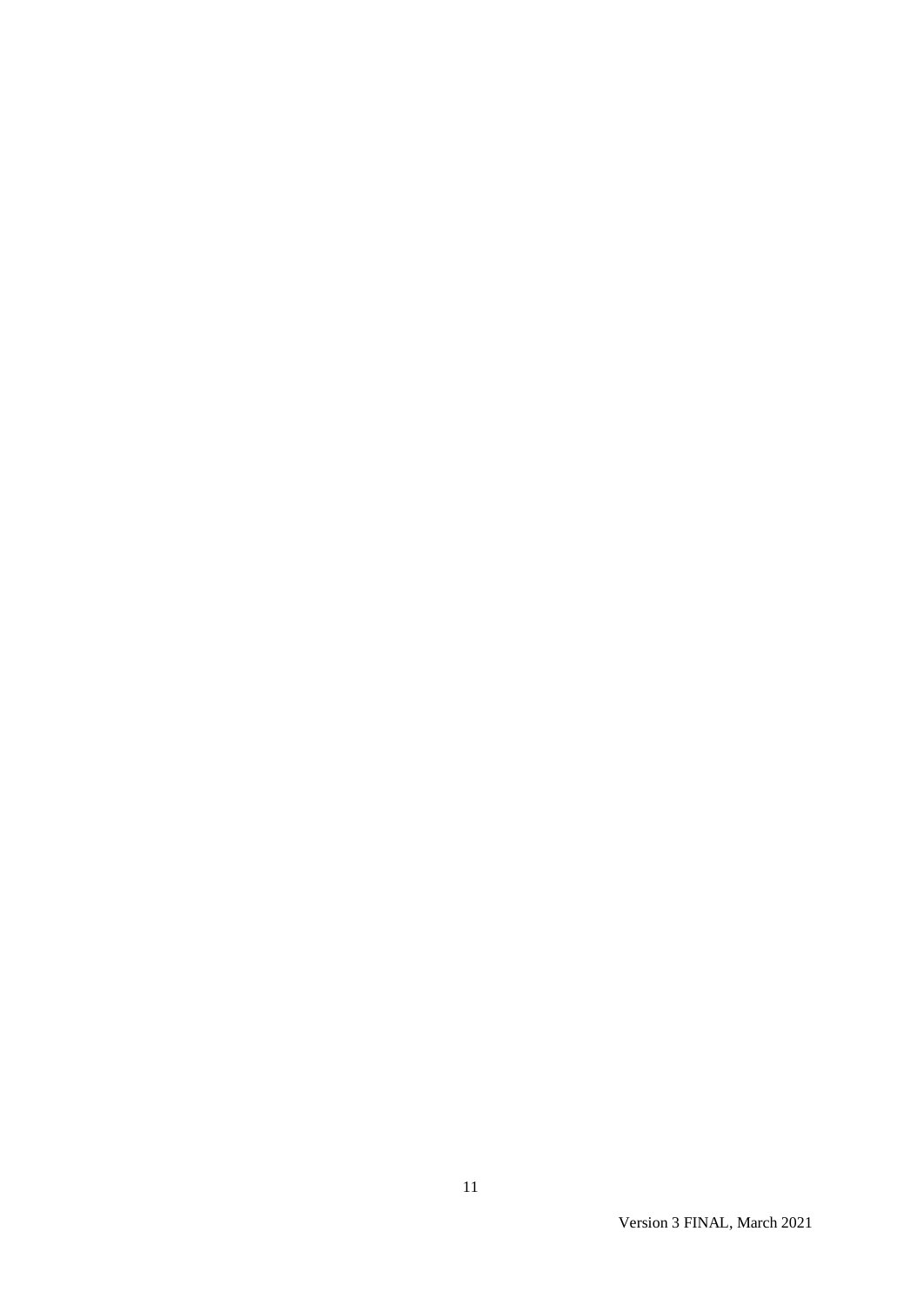### 2.6 ENVIRONMENTAL CONSIDERATIONS

### 2.6.1 PROTECTION FROM POLLUTION

The main hazard to pollution of the land or the river is from oil and fuel for the club safety boats. Follow the safety boat and fuel storage guidance later in this manual. In the event of a spill use the spill kit is located in the garage.

#### 2.6.2 SUNBURN

With the reported reductions in the ozone layer over Europe in recent years, it is vital that all exposed areas of skin are protected from the increase in ultraviolet light. It is often forgotten that the sunlight is reflected from the water surface, increasing the burning effect. Sun protection creams should be used, especially by younger pupils, or those with fair colouring.

### 2.6.3 BLUE-GREEN ALGAE

Blue-green algae are natural inhabitants of many inland waters, estuaries and the sea. They have been natural features for many years and are likely to remain so. It is possible to see some species when they are concentrated into clumps in the water. In fresh waters they are sometimes seen floating on the surface, attached to rocks and other surfaces at the bottom of shallow areas, and along the edges of lakes and rivers. When the numbers of blue-green algae become excessive, they can clump together to form blooms or scum. These are particularly evident during periods of calm weather with sustained sunshine.

For reasons, which are not yet understood, bloom and scum forming blue-green algae in freshwaters and seawater are capable of producing toxins. They are not always toxic, and it is not possible from the appearance to tell whether or not a bloom or scum is harmful. However, the toxins have been known to cause rashes and illness when swallowed. Caution is therefore advised. In case of contact with the scum, a person should wash in clean water at an external tap before entering any building, and all clothing should be washed and dried thoroughly before reuse.

### 2.6.4 WEIL'S DISEASE (LEPTOSPIROSIS)

Inland waters are susceptible to Weil's Disease. As risk is greatest at the water's edge, shoes shall be worn at all times. You should shower as soon as possible following capsize recovery drill or accidental capsize in a dinghy. The disease has flu-like symptoms and medical treatment is vital, in case of illness inform your doctor, with reference to the Leptospirosis Unit at the County Hospital, Hereford, (which is the only such unit in the country) if there is the slightest doubt.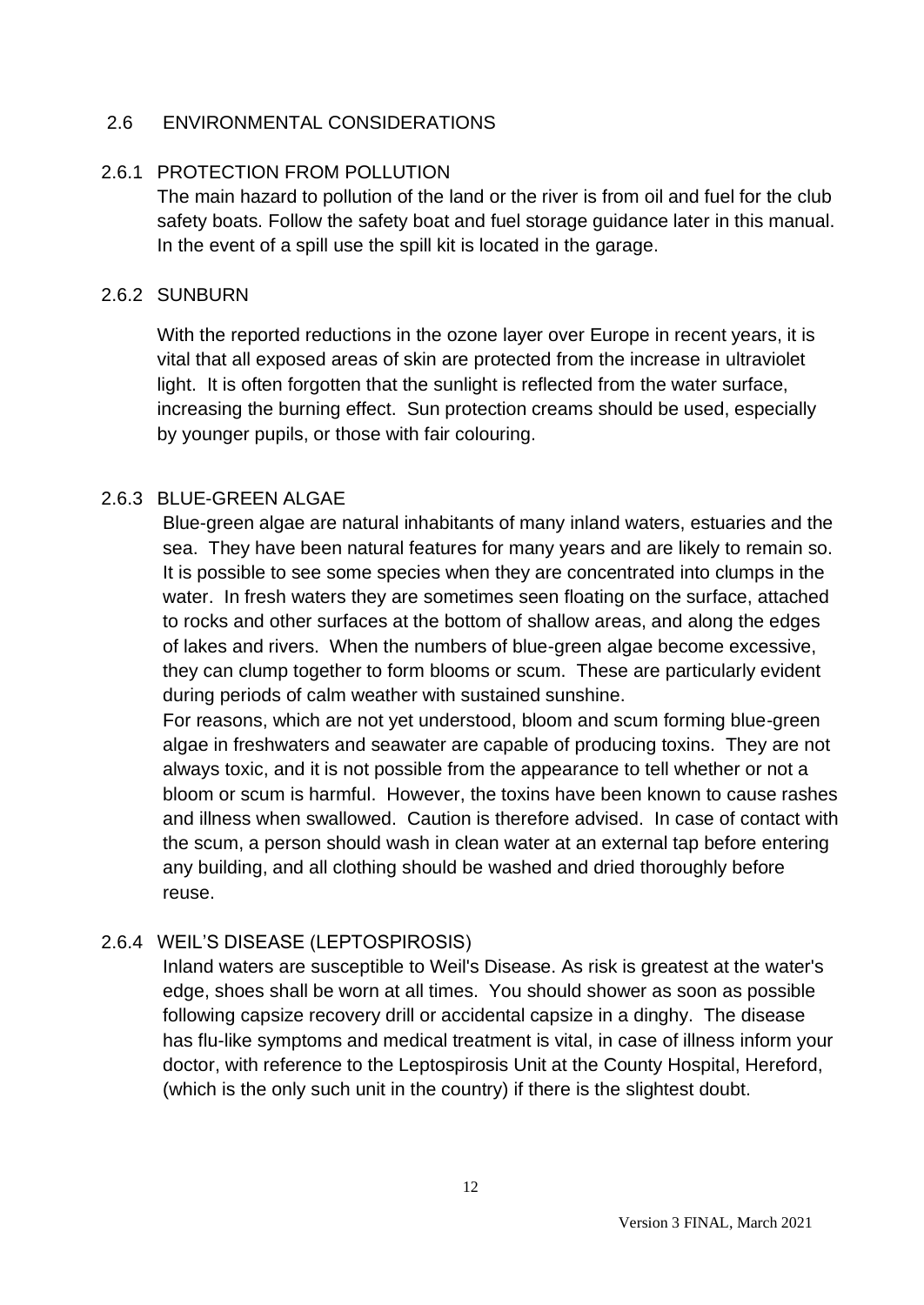### 2.7 HAZARDS

### 2.7.1 TRIP HAZARDS

There are changes of level, steps and boating equipment laying around the club grounds. Care should be taken moving around the club, and running is to be deterred.

### 2.7.2 HEAD BUMPS

Low height areas to be careful of are – under the garage door if not fully opened, doorway to sail loft, moving around in sail loft.

#### 2.7.3 SLIPWAYS

The slipways can be extremely slippery at times and care should be taken when using them, buoyancy aids and suitable footwear (non-slip) must be worn when launching boats.

Before using check that the slipways are in a suitable and safe condition, i.e., clean and not too slippery. If they are not in a suitable condition for use, they should be cleaned. This can be achieved by sweeping it with the stiff yard broom found in the garage. Start by standing on the dry surface and gradually sweeping down the slipway in the water, taking care to avoid standing on the areas not already cleaned.

#### 2.7.4 BIRD DROPPINGS

The slipways and water frontages are often covered in bird faeces, which carry many bacteria as well as being slippery. Therefore, these should be cleaned, as far as is practical, prior to use. This can be carried out using the spade stored in the garage. Hand washing is recommended after activity, and especially before lunch break on a course or activity day.

#### 2.7.5 RIVER CONDITIONS

In general, the river is a very safe place to sail, however, consideration should be given to the stream conditions at all times. No sailing should take place when the stream is strong, and/. or the environment agency red boards are in place.

Care should be taken when the yellow boards are on display. Sailing is allowed when the stream is decreasing but recreational sailors are advised not to sail unless there is a safety boat present. When the stream is increasing it is generally not considered safe especially for junior or inexperienced sailors.

### 2.7.6 WEATHER CONDITIONS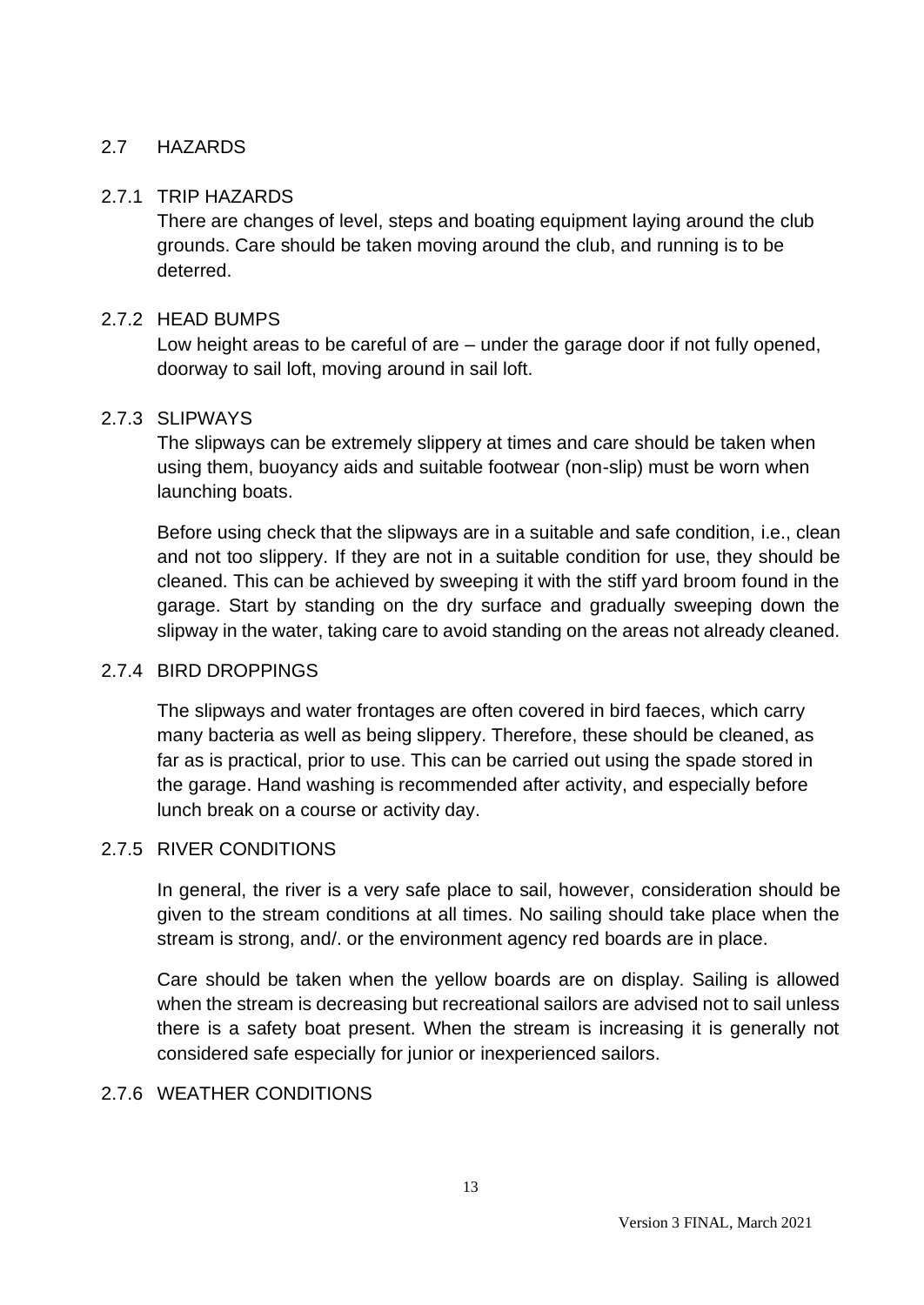Consideration should be taken of the weather conditions before sailing. If storms develop then sailing should be abandoned. Storms are dangerous because of rapid and sometimes violent changes in the wind directions and speed and the risk of lightning striking a mast. In case of a lightning storm approaching or occurring whilst on the water, sailors are to abandon their sessions immediately, the following action shall be taken:

• All vessels to head for the nearest riverbank; secure all dinghies, sails down, and move away from the dinghies.

If not able to head for nearest bank, then

• Capsize all the dinghies and use the safety boat to taxi sailors to the club taking care not to overload the safety boat.

If a storm is forecast, the officer of the day should ensure that all sailors know and understand signals to communicate when it is necessary return back to shore.

If possible, to prevent damage, equipment should be de-rigged and stored away before storm arrives to help prevent damage. If unable to de-rig, capsize the dinghy and tie the painter to the bank to minimize the risk of damage.

Once the storm has passed a clean-up operation may be needed to retrieve any dinghies swept away or left out.

### 2.7.7 OTHER VESSELS

We share the river with other pleasure craft including paddlers, rowers and power boats.

Other craft users must give way to boats under sail, however some factors must be considered: -

Some hired pleasure power boat drivers are inexperienced and may have only been driving for a couple of hours from Benson mariner.

A number of power vessels may approach together when they exit Cleeve lock downriver.

Canal boats have limited manoeuvrability.

Rowers may not have seen you as they face backwards.

Safety Boat drivers should monitor other river users and consider piloting other craft through the sailing fleet.

### 2.7.8 INVERSION AND ENTRAPMENT

Sailing in general is a very safe sport and particularly on the river where winds are not usually strong and dry land close at hand. Nevertheless, drowning remains a danger and one of its key causes is when people become trapped underwater following a capsize resulting in inversion. RYA research shows that the circumstances leading to entrapment are many and varied and that no single act or policy can effectively prevent it, so our policy needs to be quite general. Our policy is based on two tiers: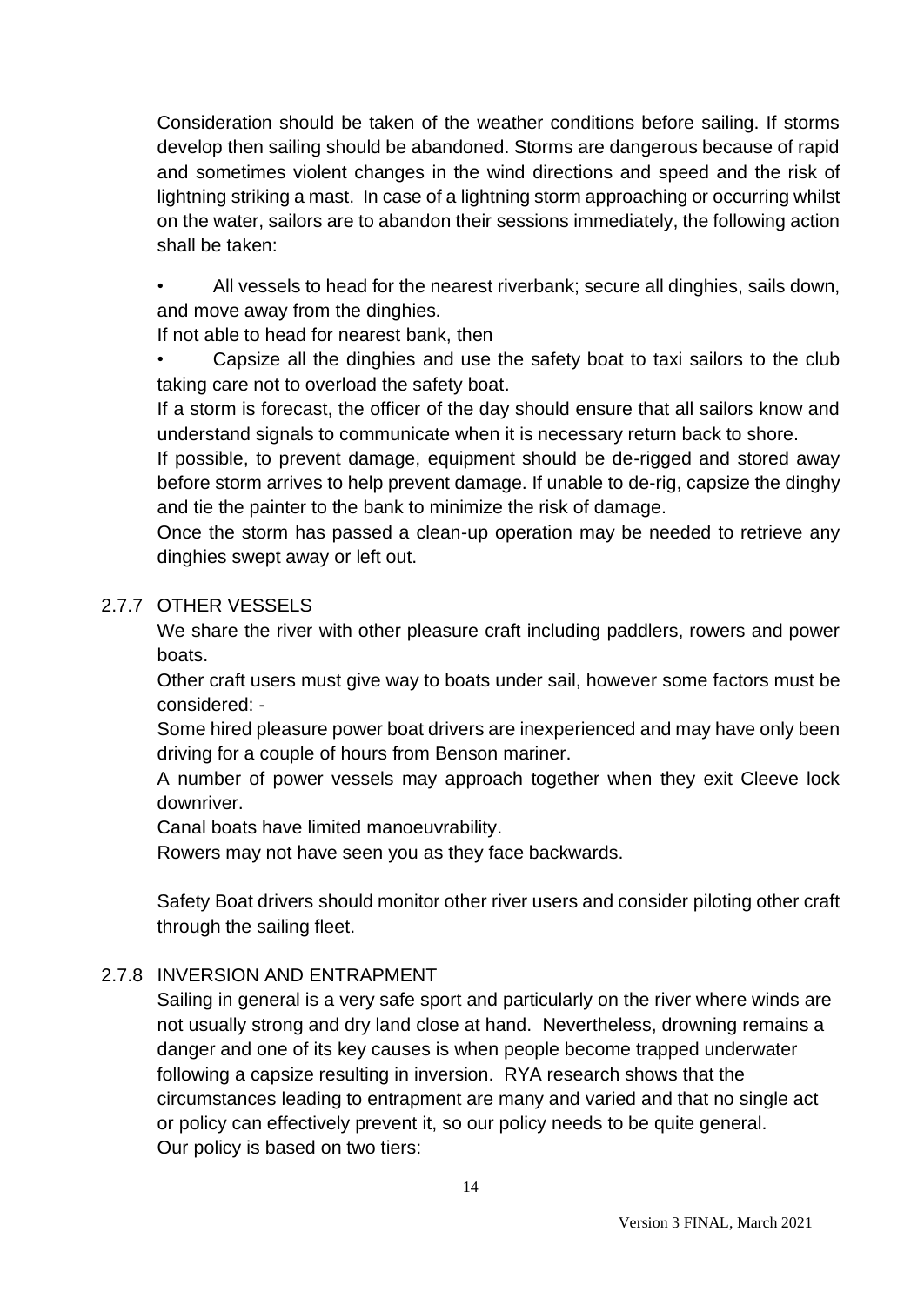- Minimising the chances of entrapment happening.
- Responding effectively to minimise the consequences if it does.

Minimising the Chances of Entrapment Happening

At GTSC we only use mast head flotation on the Oppies because the river is not sufficiently deep to invert most dinghies.

However, all sailors should be aware of the risk of masts getting stuck in the mud and being damaged or inverting sufficiently to trap or cause those in them to struggle.

Encourage good control line husbandry for example making use of the bag at the bottom of the mast (Visions) or pouch in the sail (to tidy stray lines)

Effective response should inversion happen.

Safety Boat crews should right the craft as quickly as possible.

Knife and tools are provided in safety boats to enable cutting of cordage and rigging in the event of entanglement.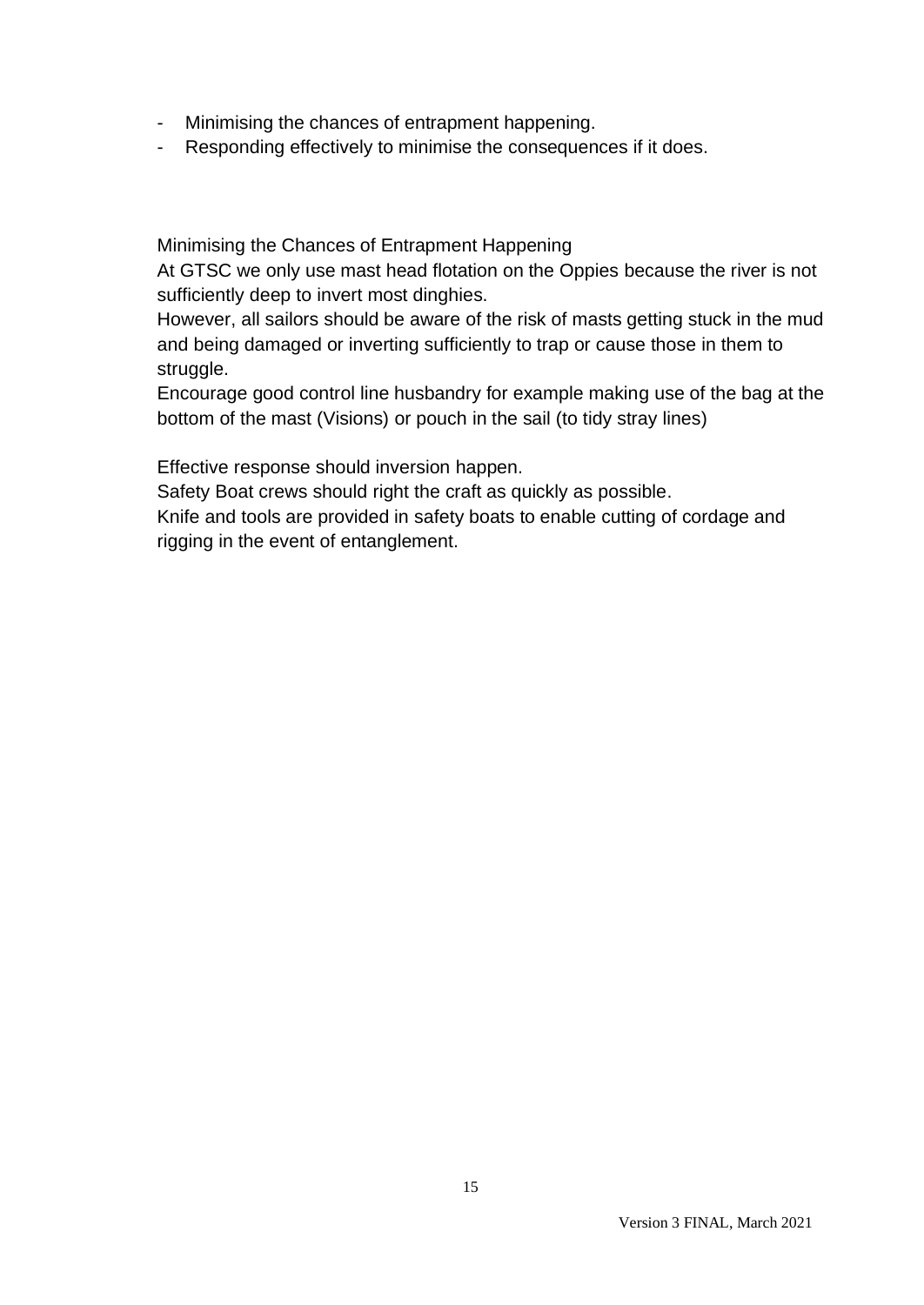# **3 CLUB GENERAL OPERATING ARRANGEMENTS**

#### 3.1 GENERAL RULES & BYELAWS

The club general rules and byelaws provide the arrangement for governance and membership rules. These documents can be found on the club website.

#### 3.2 SECURITY

Entry to the gate and club house is by combination lock and the numbers are changed periodically.

If you are not a member and are likely to need access when the premises are not attended, please contact the Commodore or a committee member for the codes.

After opening the gate, scramble the lock and leave the lock on the gate/door. For security reasons we ask you **not** to give these numbers to other people.

Keys to the Hornby building, the sail loft, OOD Hut and Garage are hanging on a hook just inside the door of the clubhouse, or in the key safe outside the Hornby door.

**If you are the last to leave it is your responsibility to make sure that the building and grounds are secure. Please check that all the buildings are locked, lights and heaters turned off, taps, dishwasher, water heaters and cooker are switched off and fridge doors and windows shut, even if you have not used these personally. Please lock the Club gate after you.**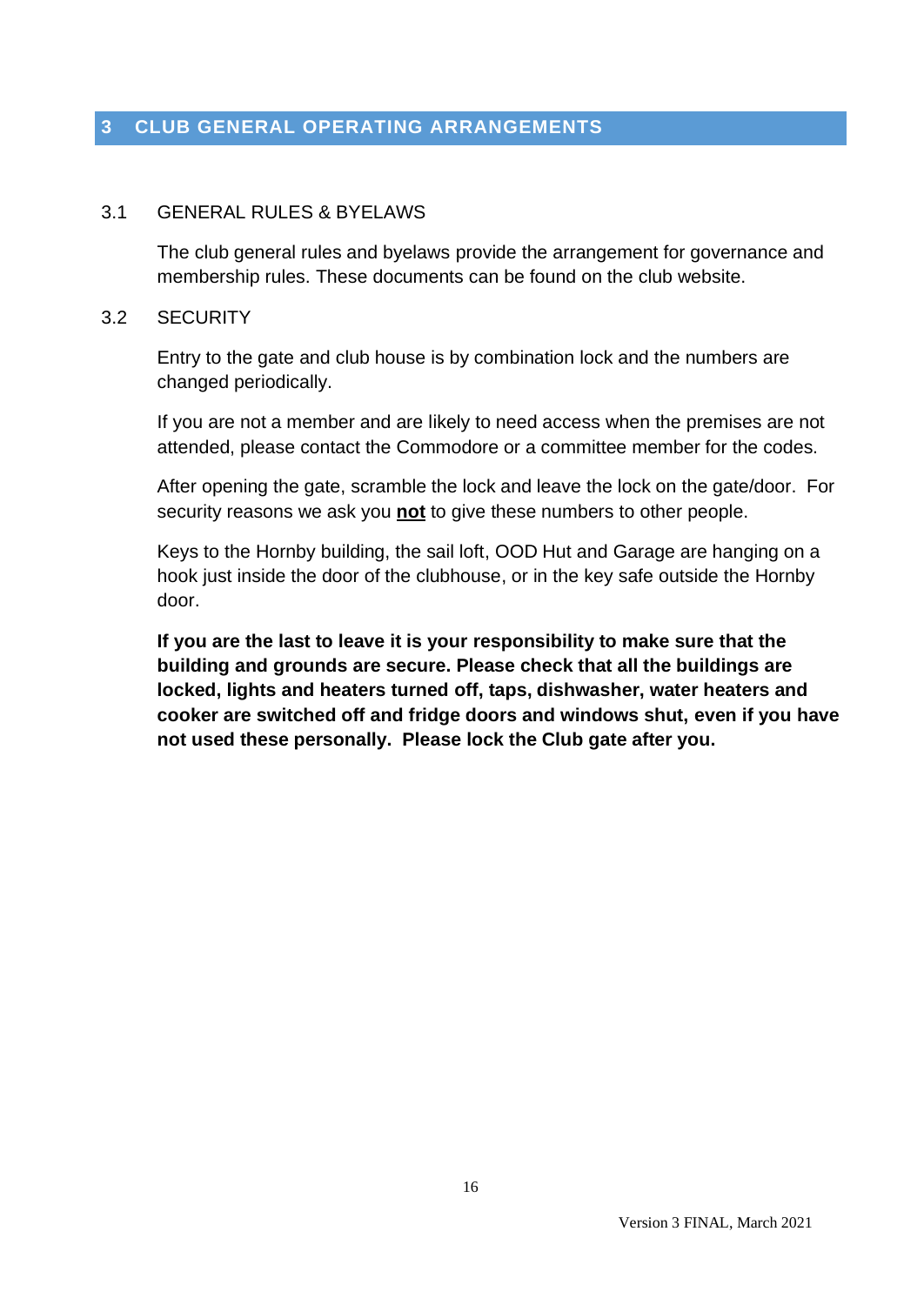# 3.3 RESPONSIBILITIES



Separate List Held by Principal

# **Safety Boat Officer**

Barry Baillie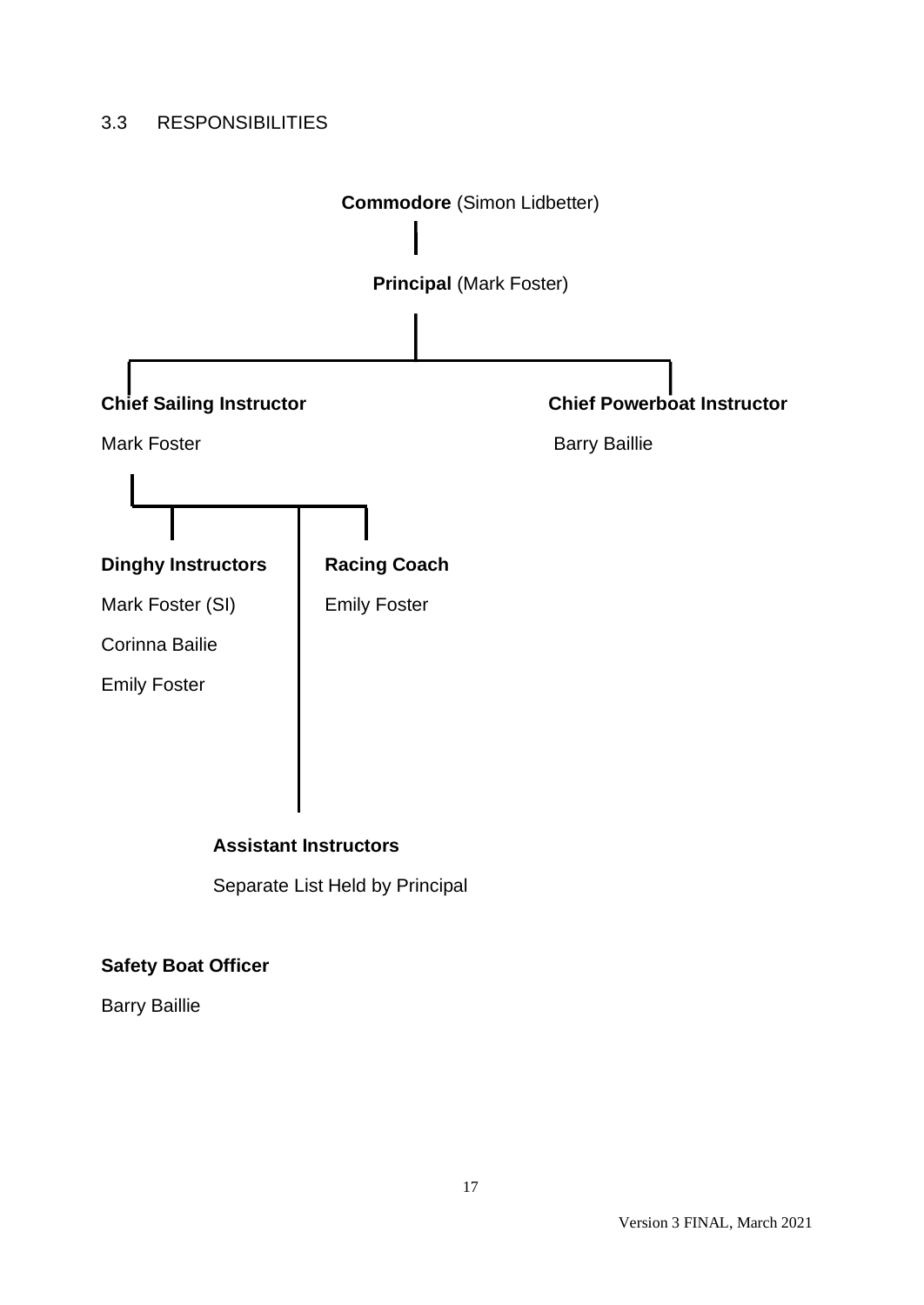#### 3.4 EQUIPMENT

### 3.4.1 SAIING BOATS

The club owns a range of sailing boats which are free for members to use: - **4 Oppies**, Sails and Foils stored in sail loft.

**4 Toppers**, Sails are rolled on mast and stored in sail loft harness loops, Foils. stored on shelves in loft.

**4 Picos**, Sails rolled on mast and stored in tubes at back of Hornby building, Foils left in the boat.

**3 Fevas**, Sails stored in bags on shelves in loft, Foils left in boat.

**3 Visions**, Sails stored in bags on shelves in loft, Foils left in boat.

**2 Comets**, Sails are rolled on mast and stored in sail loft harness loops, Foils left in boat.

**1 Laser**, there are Full, Radial and 4.7 sails and spars kept in loft, Foils in boat.

### 3.4.2 SUPs AND SIT-ON KAYAKS

The club owns the following paddle craft, which are free for members use: - **4 Sit-on Kayaks** which are stored on the racking. They are secured with combination locks, and the code is the same as the club gate code.

**4 Junior 8ft, and 4 Adult 10ft Stand-up paddleboards.** They are stored in the garage.

Paddles are stored in the Garage.

### 3.4.3 SAFETY BOATS AND FUEL STORAGE

The power craft owned by GTSC must only be operated by a person holding Powerboat Level 2 or higher qualification and be aged 16 or older.

This section applies to all power boats whether or not owned by the Club when being used in support of training, racing or other formal activities as defined in the Club calendar. Any Club owned safety boats are insured by the Club full time, but members operating other power boats in support of formal club activities are also covered for the duration of the activity and a reasonable period before and after. Refer to insurance schedule for specifics.

When boats are borrowed for club activities a Committee member or Principal will email the boat owner confirming club insurance covers the use, and that only PB2 drivers or above will operate the craft.

POWER BOATS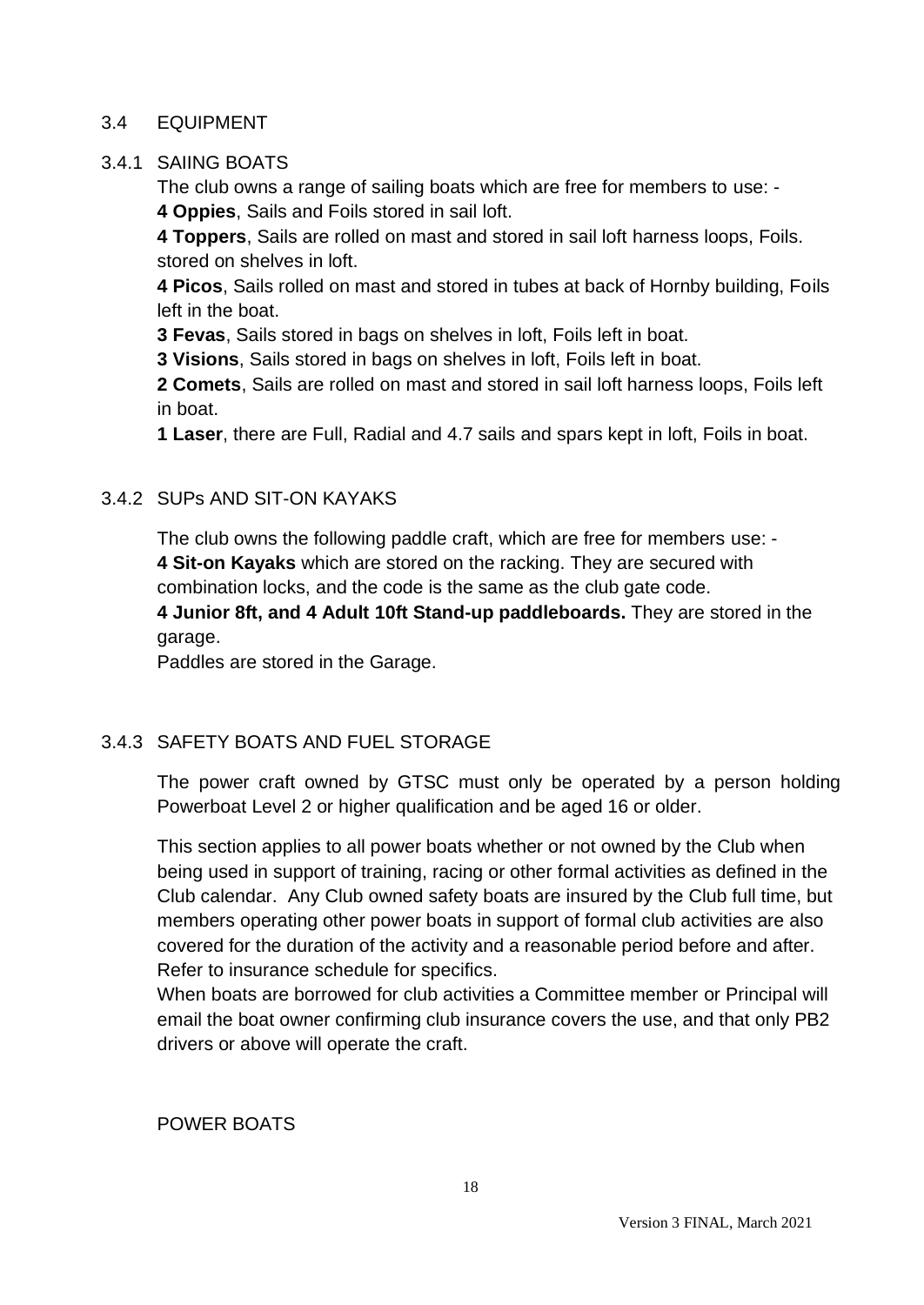The club owns 3 powered craft: -

**Dory** with 25HP Mercury fixed engine and centre console steering – this is kept on launch trolley in the Garage.

**Rigiflex Jaffa** with 10HP outboard. Kept on trailer outside, with cover. Engine detached and stored on trolley in the garage.

**Honwave rib** with 15 Hp outboard. Rib stored in sail loft until required. Outboard stored on trolley in Garage.

# HANDLING OF FUEL

- Care should be taken whilst handling fuel to avoid spillage and contact with skin, eyes and clothing.
- Decant in the open air in the designated area outside garage on a level paved area.
- Beware fire hazard when working with fuel.
- No smoking or naked lights in the vicinity (this includes on-board the safety boats)
- No radios or mobile phones in the vicinity
- No refuelling to take place on or near the watercourse.
- No refuelling to take place anywhere except in the designated area.
- Use the funnel at all times whilst refuelling.
- Safety Boat must be chocked.
- Never completely fill a fuel tank approximately 3/4 is enough.
- If clothing is splashed with fuel change it immediately
- Fuel tank vents should be left open when safety boat in use.
- All fuel tanks to be refuelled at the end of the day.
- Principal or Safety Officer to be notified if the fuel cans are running low.
- If spillage occurs apply sand or use spill kit and notify Principal or Safety Officer.
- Fuel cans to be stored in Fuel store red box by OOD hut.

### PERSONAL HYGIENE/SAFETY WHEN DEALING WITH FUEL

- Petrol vapour can cause irritation of the eyes, nose and throat. Decant in the open air in designated area.
- Use gloves whilst decanting.
- Wash hands immediately after handling fuel
- If clothing is splashed with fuel change it immediately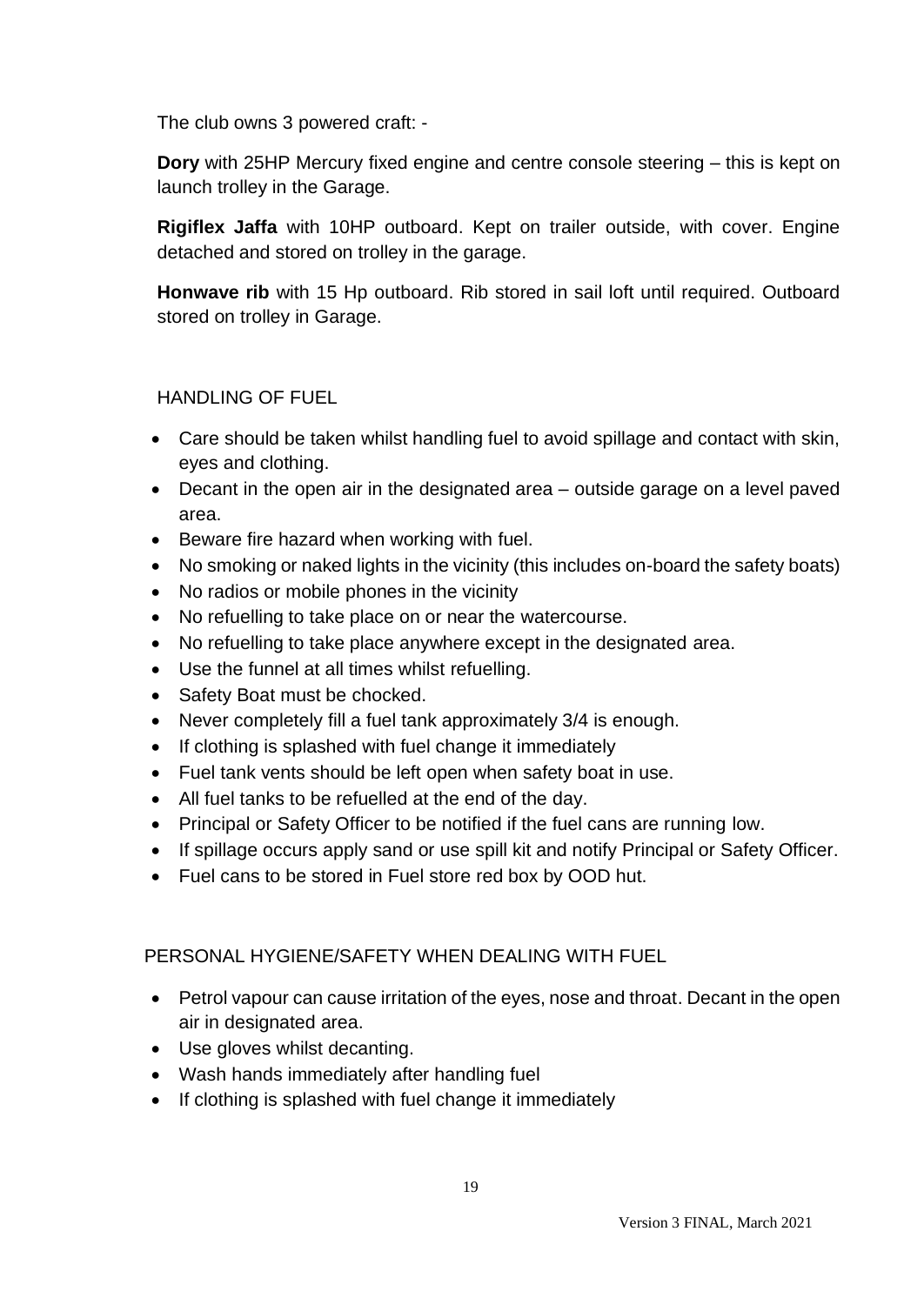- Care to be taken when opening can to avoid fuel spurting into face point cap away from self and place a cloth over the cap prior to opening. Open slowly to avoid spillage.
- Be careful of lifting full petrol cans into boats and adopt good manual handling procedures.

# POWER BOAT OPERATING REQUIREMENTS

- Environment Agency regulations require that all powerboats operating on the Thames are adequately insured, which is covered by Club insurance.
- Power boats require a River license to operate on the Thames, renewable annually and purchased by the club.
- To get an outboard repaired in an emergency contact the Safety Boat Officer or if not available a member of the committee.
- Equipment to be carried is as specified by RYA Training Checklist Powerboat TCP
	- Spare Killcord, Paddle, Bucket or Bailer, Towline, Throw line, Multitool with knife, space blanket, First Aid kit (2 large, 2 medium wound dressings & triangular bandage), anchor, fire extinguisher, whistle for fog signal.
	- Radio Procedure card to be carried in Safety boat See appendix.
	- Picture showing operating area.
	- Fixed and handheld compass available in the training cupboard for use on PB2 course.

### **If you remove any of this equipment from a boat replace it.**

- **All** safety boats are to be helmed by appropriately qualified coxswains holding RYA Level 2 power boat certificate, over 16 years of age. Power boats may be used in support of Club activities and in these cases Power Boat Level 2 holders under the age of 16 may drive them under the supervision of qualified adults, **who must be in the boat with the junior PB2 driver**, so long as the sailing area is quiet, and the power boat is not required for safety duties at the time. In addition, power boats may be used as a training aid on powerboat courses; on these occasions, younger and unqualified students may drive the boat under instruction, but not while it is required to perform safety duties. All drivers under the age of 12 must be accompanied in the boat by a qualified driver and both driver and supervisor wearing independent kill cords.
- When being used for an RYA course, Safety boat(s) shall be fuelled checked and ready for use, and afloat, before any dinghies are sailed. Kill-cords must be worn whenever operating any powerboat from the Club with an outboard engine. **The kill cord is to be worn around the leg**. It is to be worn at all times whilst the engine is running. For junior powerboat training a second kill cord is required, one for the instructor and the other for the student.

Failure to comply will result in immediate removal from the approved drivers list.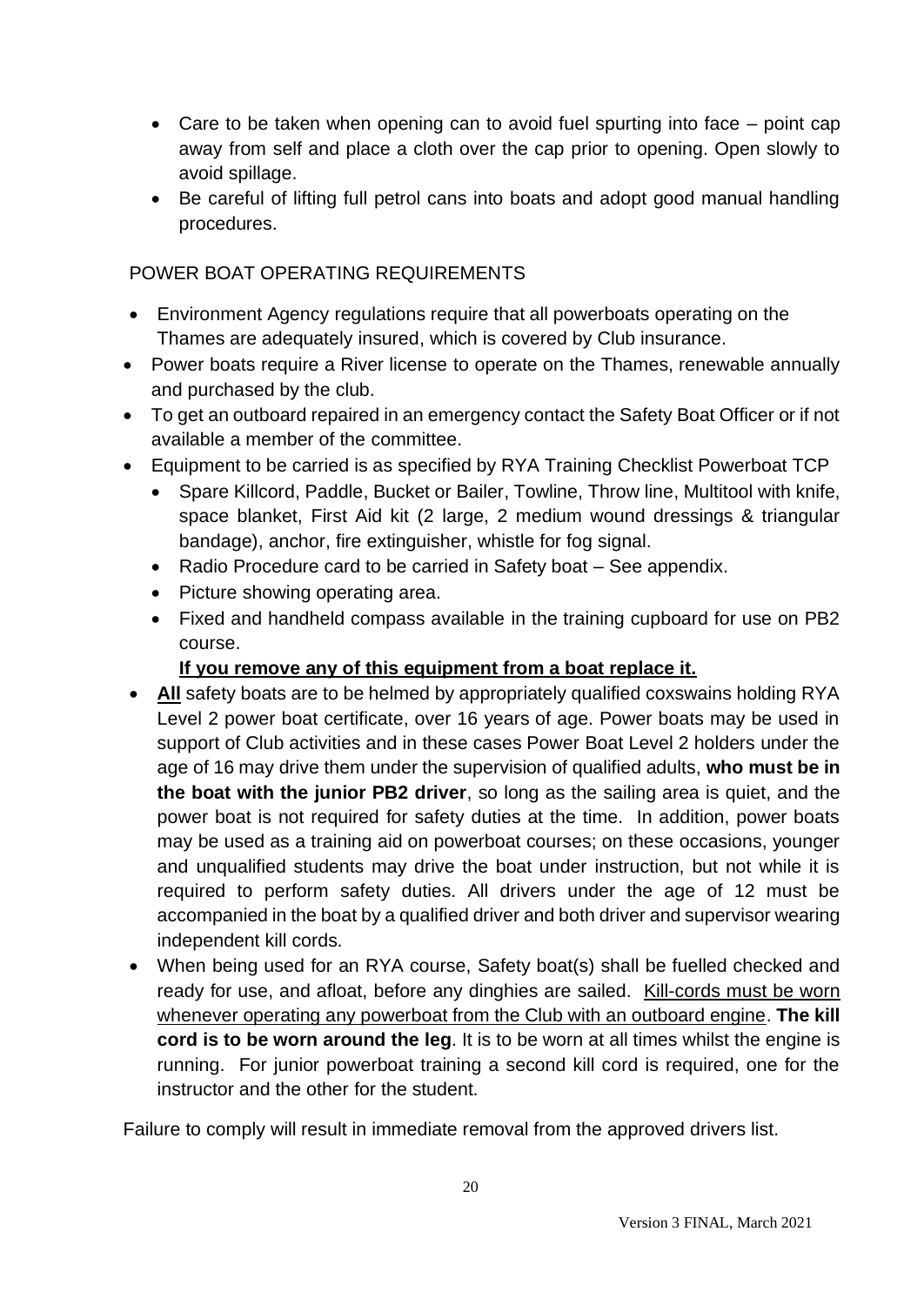### 3.4.4 CLOTHING

### **WETSUITS**

There are a very limited number of wet suits stored on the 'sale' rail, kept in the club house. These are available to be borrowed or purchased for an appropriate donation. The club does not provide wetsuits for training or club organised events.

### BUOYANCE AIDS AND LIFEJACKETS

Buoyancy Aids should be worn at all times when on the water. The club provides buoyancy aids which can be borrowed; these are stored on rails in the clubhouse or changing rooms and should be returned back to the rail at the end of each session., There is a small selection of life jackets stored in the male/disabled toilet in the clubhouse which should be used by non-swimmers.

#### **HELMETS**

These are stored by the main doors out to the waterside in the club house or in changing rooms. In line with RYA policy, use of helmets is entirely at the discretion of members or those responsible for juniors.

The Senior Instructor in charge of any RYA course shall consider recommending use of helmets, especially on first day of beginner course or on stronger wind days.

#### 3.5 MAINTENANCE AND BREAKAGE REPORTING

It is important that all equipment is replaced neatly and in the correct place after use. Dinghy and powerboat spares are kept in the garage.

Any damage to club boats should be recorded in the Boat Repair Book.

Any damage to buildings, fixtures or fittings should be recorded in the Maintenance Book.

Both books are found in the rack in the club house by the Commodore's commemorative board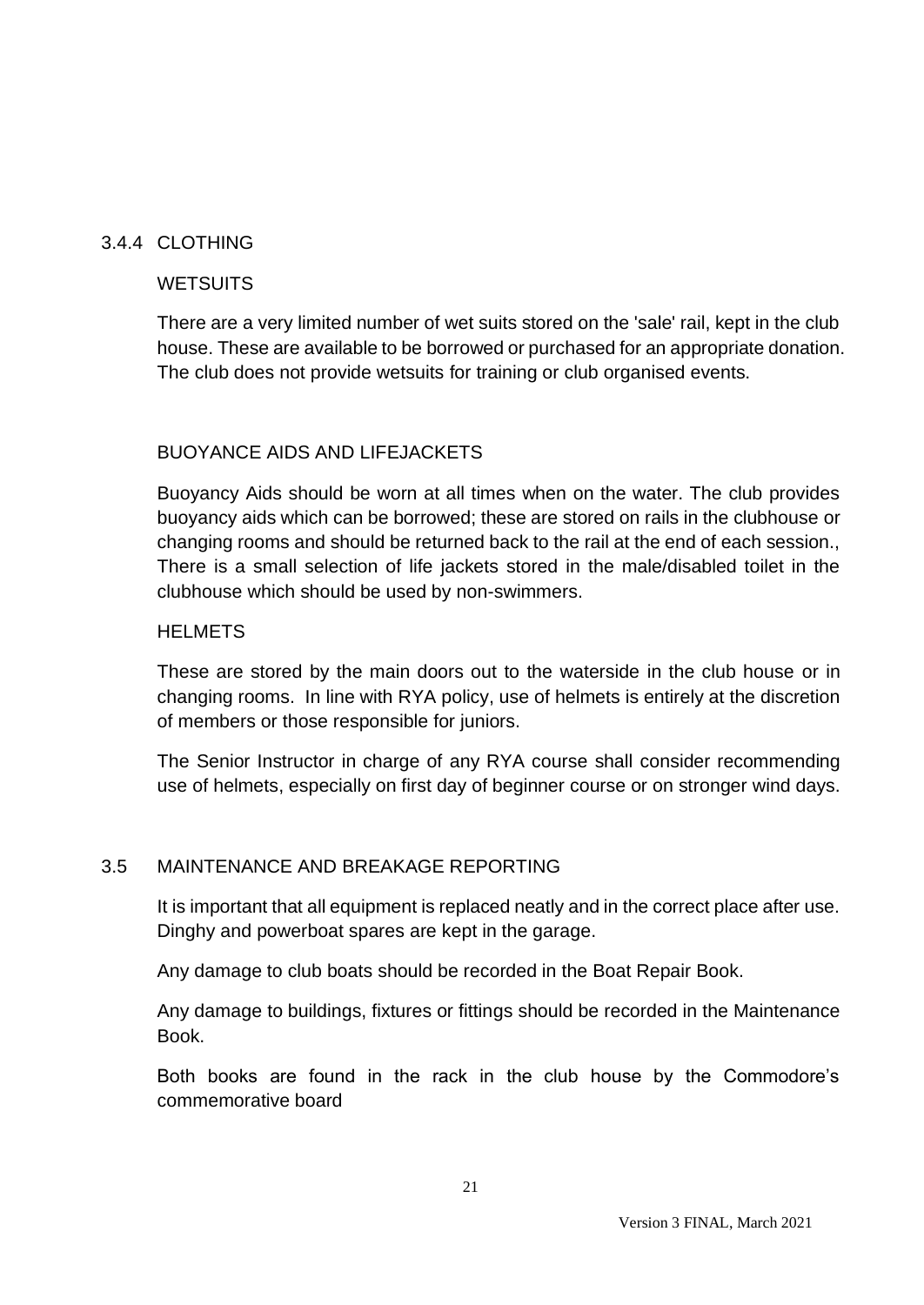### 3.6 CLUB FACILITIES

#### 3.6.1 CHANGING ROOMS

All changes of clothing, bags and personal possessions should be left in the changing rooms of the club.

Please ensure all members are aware of the hazards in the changing rooms. These include wet floors and checking shower temperatures to ensure that they do not scald.

All members are responsible for ensuring the changing rooms are kept clean and tidy. Junior members should only use the club facilities under the supervision of a responsible adult, it is the duty of the responsible adult to ensure that any junior members use the club facilities in a responsible manner and keep the changing rooms clean and tidy.

#### 3.6.2 CLUB HOUSE

The main club house should not be used as a changing room; the carpeted area in the clubhouse must be treated as a dry area, and wet sailors should keep to the non-carpeted areas.

Although the club house is cleaned weekly during the season, all members should help to keep the premises clean and reasonably tidy. If you see that the floor is wet, please mop it up as **wet floors** can be dangerous.

#### 3.6.3 BAR

Keys to the bar are held by committee members who will unlock the bar during opening hours. The bar operates on an honour basis, help yourself and ring up amounts on the till.

Please wash up any glasses after you have finished with them and put away bottles in the recycling bin behind the Bar. If you buy a drink for a non-member, please fill in the guest book.

Members are welcome to bring their own alcohol for consumption on site other than at fundraising social events when the bar will be staffed.

Please note: Children under the age of 18 are not allowed behind the bar at any time.

### 3.6.4 KITCHEN AND TEA BAR

Tea, coffee, squash, snacks and chocolate biscuits are available from the kitchen. Ice creams and ice lollies are in the kitchen freezer with prices marked on the door or notice board. Please pay into the Tea bar tin.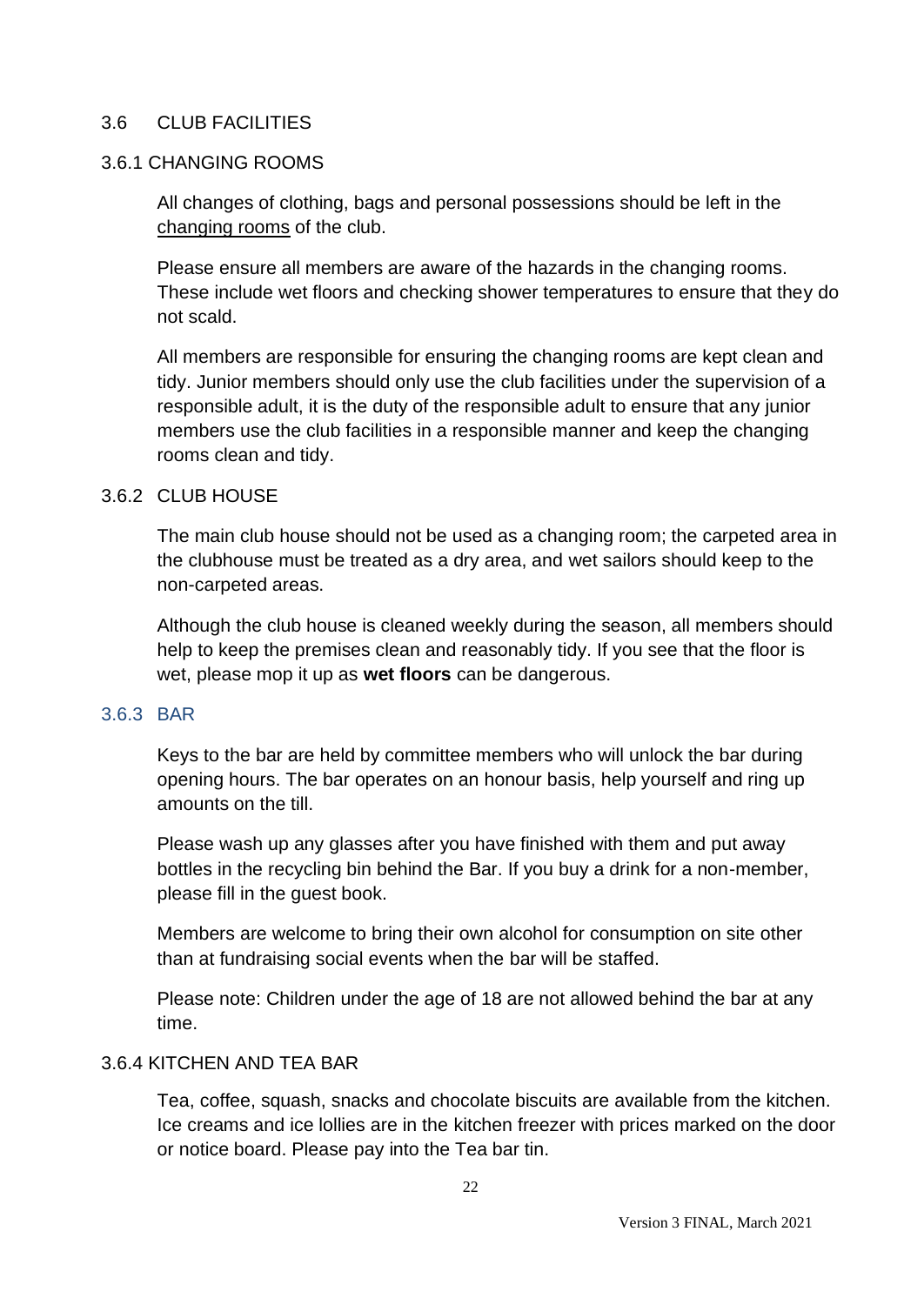Cutlery and crockery are available in the kitchen for use by members. Please wash up and put away any items used before leaving and wipe down the work surfaces. If you wish to store food or drink in the fridge or freezer, please put any opened packets in sealed containers or bags and take left-over food away with you. Please label all food left in the fridge with your name and a date. Do not put non-food items in the fridge.

We have a commercial dish washer - put it on or empty it when necessary following the instructions on the wall above it. It is a commercial dishwasher, not a domestic one, and the water must be drained after the final load.

### **Please follow the pack down instructions at the end of each day's use.**

If you cook food at the Club for anybody other than yourself or family, please read and complete the white health and safety folder relating to food hygiene. This is a Health and Safety Requirement.

Make sure the fridge and freezer doors are securely shut after use.

### 3.6.5 RUBBISH

There are green recycling boxes for cardboard, paper, tins and plastic in the kitchen and behind the bar.

There are bins for glass behind the bar.

Non-recyclable waste such as food, cling film, crisp packets should be placed in the enclosed bins. Extra black sacks are kept in the cupboard in the disabled toilet.

All rubbish should be emptied into the wheelie bins which are stored at the bottom of the driveway. Rubbish should be placed in the appropriate bin (General Waste, Recycling Bin or Glass bin) at the end of the day or when the bins are full.

#### **Please note**

The rubbish collection days are prominently displayed in the kitchen, please ensure that Wheelie bins are placed at the top of the drive in time for collection.

#### 3.6.6 OTHER HOUSEKEEPING

LOST PROPERTY should be placed in the large stainless-steel bins in the disabled toilet in the clubhouse and not left in the changing rooms.

DOGS are allowed if under control and on the strict understanding that any mess is cleared up.

**NEIGHBOURS**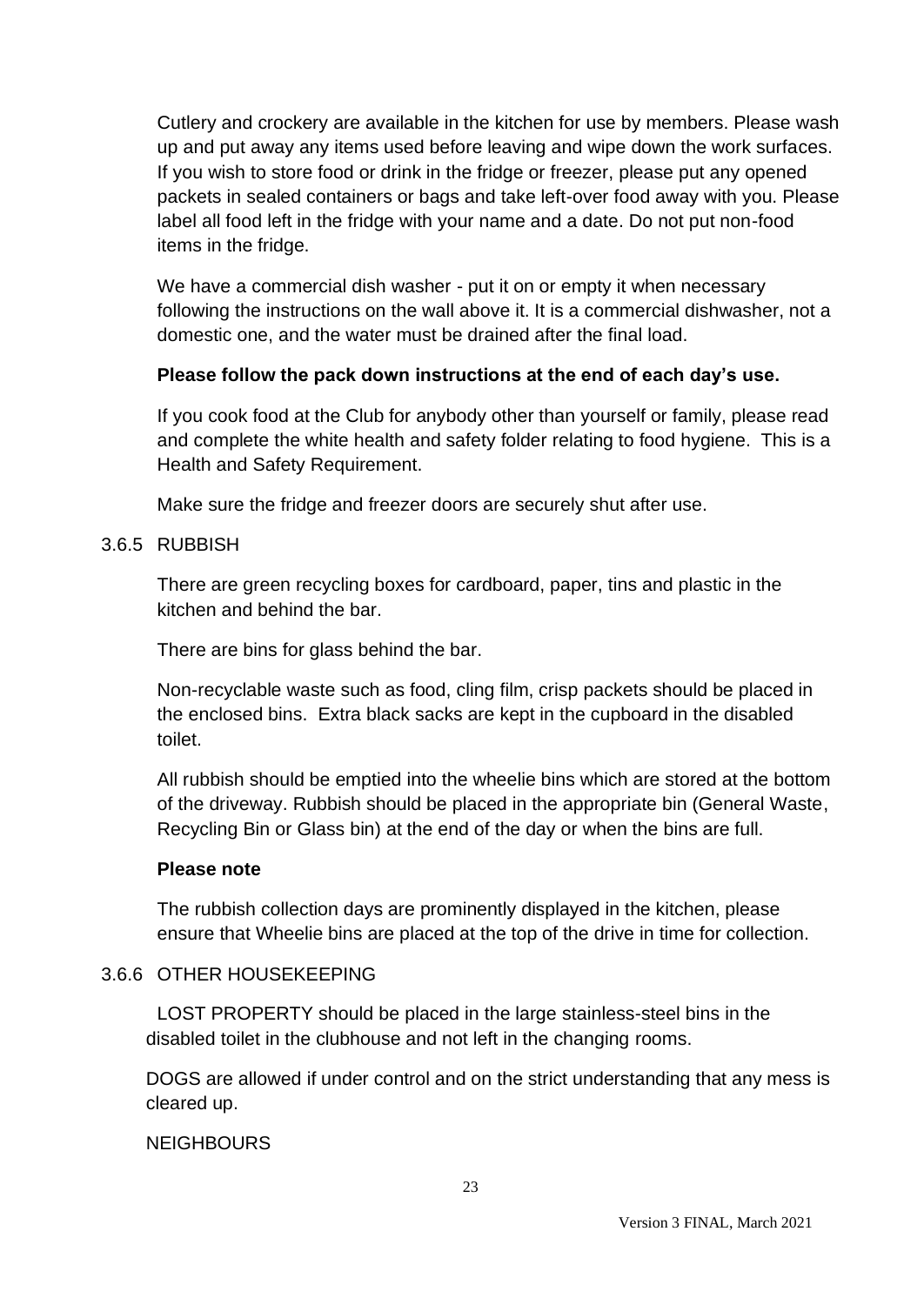**Please be considerate to our neighbours at all times.** We have received complaints from our neighbours about the noise. Please try to monitor the noise level, especially of our junior members. If you drive down, please park in the club. If the Club parking area is full, park at an angle on the verge immediately above the gate. **Do not park on our neighbours' verges.**

A curfew has been set at 9pm Sunday to Thursday and 10pm Friday to Saturday. After this time any activity should move into the club house and noise should be minimal. Please be particularly considerate when leaving the site.

VISITORS - to sign the visitor book which is kept in the club house.

TEMPORARY MEMBERSHIP forms must be completed before going on the water

to comply with insurance requirements. Students enrolled on courses are

automatically members.

### 3.7 VHF, OTHER RADIOS AND MOBILE PHONES

#### 3.7.1 VHF

The club has VHF radios for use during formal RYA training. There is a base unit in the OOD hut, and handheld units on charge.

Senior Instructors and Dinghy Instructors must carry a radio when afloat or on shore duty during RYA courses.

#### 3.7.2 OTHER RADIOS

The club also has walkie talkie type radios which are preferred for club and racing activity. They are on charge in the OOD hut, or behind the bar.

#### 3.7.3 COMMUNICATIONS

If on RYA courses or club training activity the course goes on a sail away, then a mobile phone in a waterproof case must be taken. The VHF radios have limited range, and therefore alternative emergency communication may be needed by phone.

### 3.7.4 WIFI

Wi-Fi is available in the club house and the Code is available from a committee member.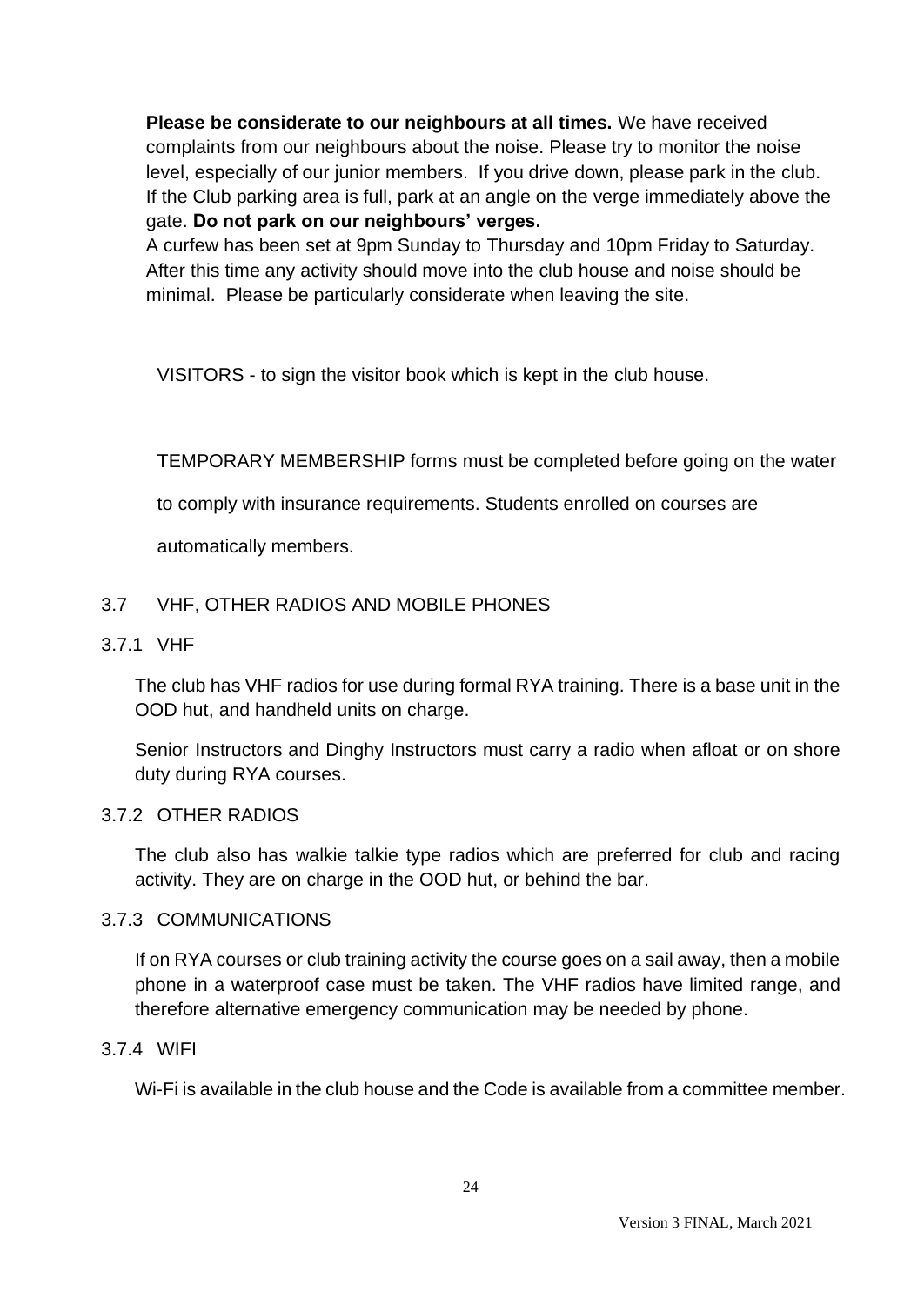# **4 RYA TRAINING CENTRE OPERATIONS**

#### 4.1 OPERATING AREA

In general, we sail immediately in front of the club house, but members or race organisers may choose to sail up towards Moulsford when wind conditions dictate or to avoid other club activities. The sailing area is illustrated on the map hanging in the club house above the bar. Please ask a regular club sailor or GTSC Instructor to point out landmarks if you are unsure. In general, the water is deep enough to sail quite close into the bank, but there are shallow patches close to the Nature Reserve.

It is common to do a sail away at the end of courses up to the Moulsford Marina, where you can buy ice-cream and confectionary. (It is closed Fridays). There is no toilet at the Marina, so advise students to go before departure.

See Chart of Operating area in Appendix.

### 4.2 SAFETY BOAT RATIOS

For all organised RYA training Safety boats shall be checked, fuelled and ready for use before the dinghies are launched.

A kill cord must be worn around the leg whenever operating a powerboat with an outboard engine and particular care must be taken with propellers in the vicinity of any person or property.

For RYA courses, single-handed and crewed dinghies the ratios are:

| up to 6 dinghies      | 1 safety boat  |
|-----------------------|----------------|
| 7 to 15 dinghies      | 2 safety boats |
| more than 15 dinghies | 3 safety boats |

#### 4.3 INSTRUCTOR RATIOS

All activities require an appropriate senior Instructor to be on duty and on site at all times with suitably qualified/experienced instructors/assistant instructors for the activity.

The club follows RYA recommended instructor to student ratios for teaching RYA courses: -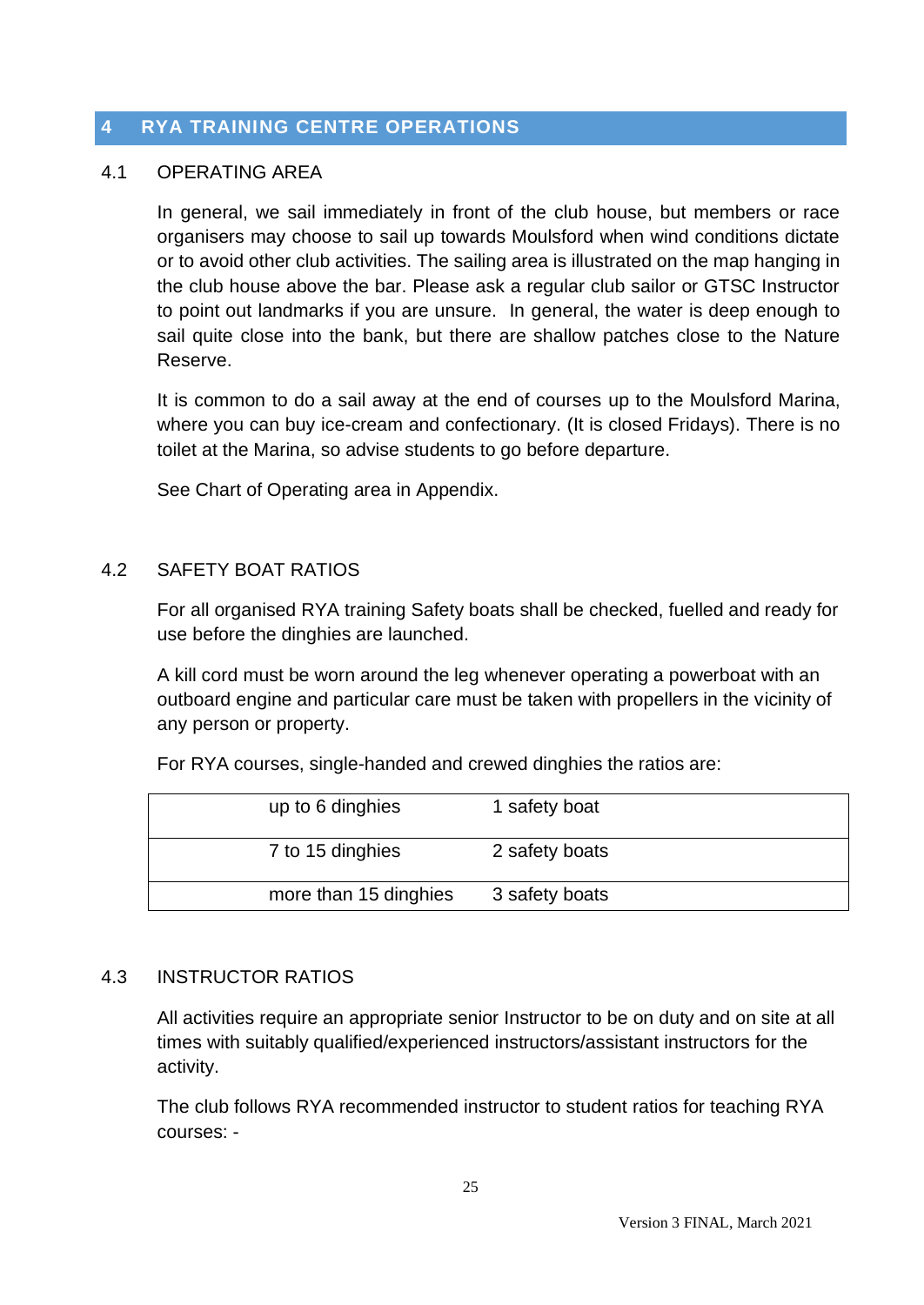| <b>Sailing</b>                                                                                   |                                |
|--------------------------------------------------------------------------------------------------|--------------------------------|
| Beginners with instructor on board                                                               | 3:1                            |
| Crewed dinghies                                                                                  | 9:1                            |
| Single handed dinghies                                                                           | 6:1                            |
| Single handed dinghies being used as double 8:1 students (maximum 4 Pico/Topper)<br>handed boats |                                |
| Mixed crewed and single-handed boats                                                             | 9:1 students (maximum 6 boats) |
| <b>Powerboat Courses</b>                                                                         |                                |
| Levels $1 & 2$                                                                                   | 3:1                            |
| Safety Boat                                                                                      | $6:1$ (2 boats)                |

### 4.4 BRIEFING AND INDUCTION

#### 4.4.1 New Instructor Induction and Briefing

All instructors, whether club members or contract will be inducted into the site and trained to run courses in this specific environment. This is to ensure the courses follow the same format so that we are consistent in our tuition, and our standards of Health & Safety are met. Staff will be issued with this Operations manual that details the induction training they will receive and information on the day-to-day operation of the centre that is relevant to instructors.

All Instructors will be required to sign a copy of this document. This records the training that they have received and serves as written proof that each staff member has read and agreed to abide by the Rules, Byelaws and Procedures.

Instructors will provide original copies of their instructor qualifications which will be copied and held on file.

#### **Induction Process:**

| Read and sign operating procedures yearly – this may be homework!                         |
|-------------------------------------------------------------------------------------------|
| Show original copies of staff qualifications, hand over photocopies of all qualifications |
| Complete Temporary membership form, if not club member                                    |
| Tour of site with a club member with reference to the operating procedures.               |
| Club buildings facilities and access arrangements                                         |
| Sailing Equipment locations and sail and foil locations                                   |
| Power boat locations, fuel storage and familiarisation                                    |
| Other equipment - buoys, kayaks, SUPs, paddles                                            |
|                                                                                           |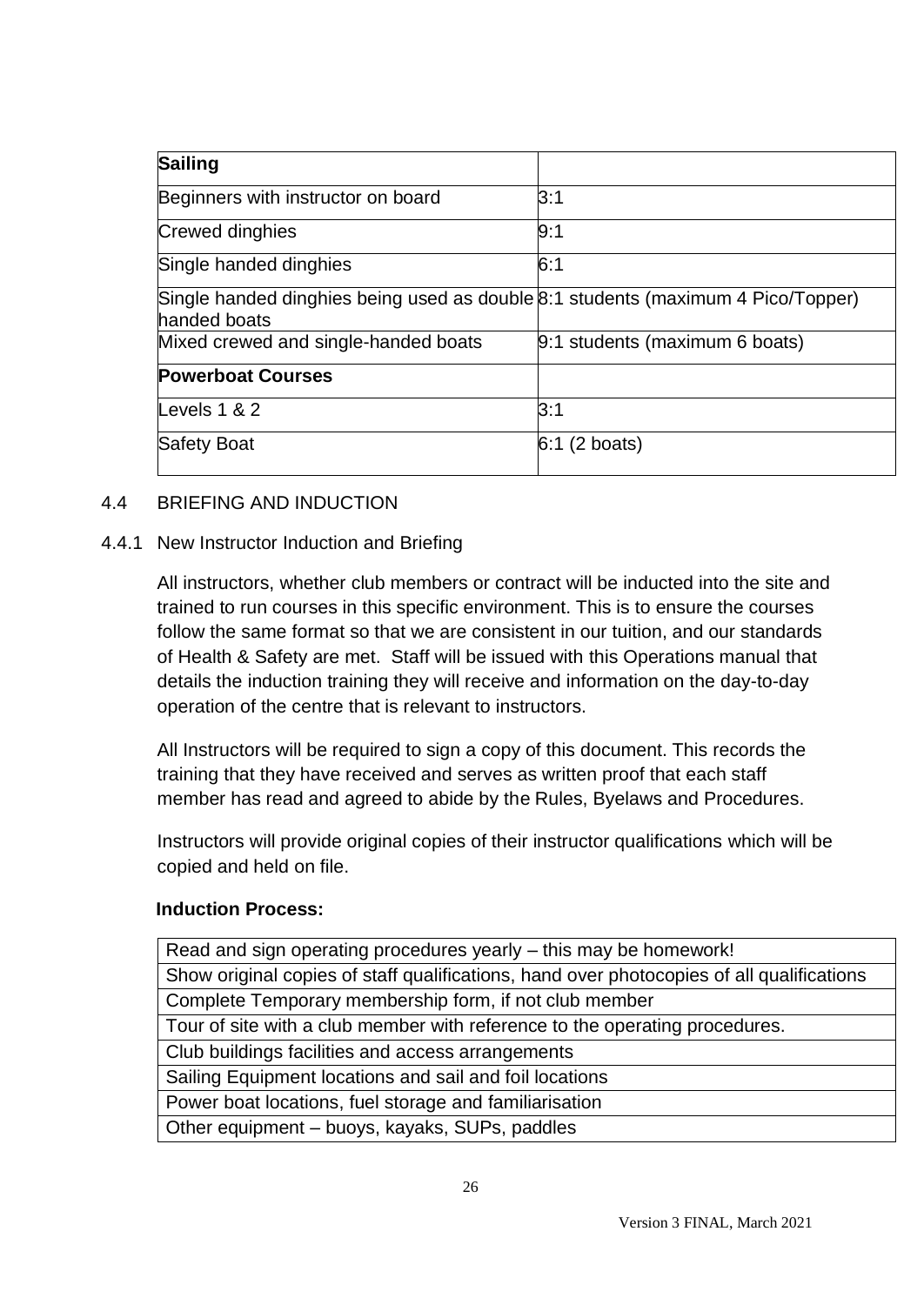Share security access codes where needed Wi-Fi code

# 4.4.2 START OF THE DAY AND SAFETY BRIEFING

### **Start of the day: -**

Senior Instructor leads briefing for Instructors.

- Courses be run, and session plan.
- Number of Students, any health or support issues
- Course list and emergency contacts available on the bar
- Weather and conditions review and plan.
- Boat allocation

Prepare safety boats and launch

Complete radio checks. Take mobile phone if on a Sail away.

Open up changing rooms and sail loft

Welcome Students

### **Suggested Safety Briefing to use at start of a course or session: -**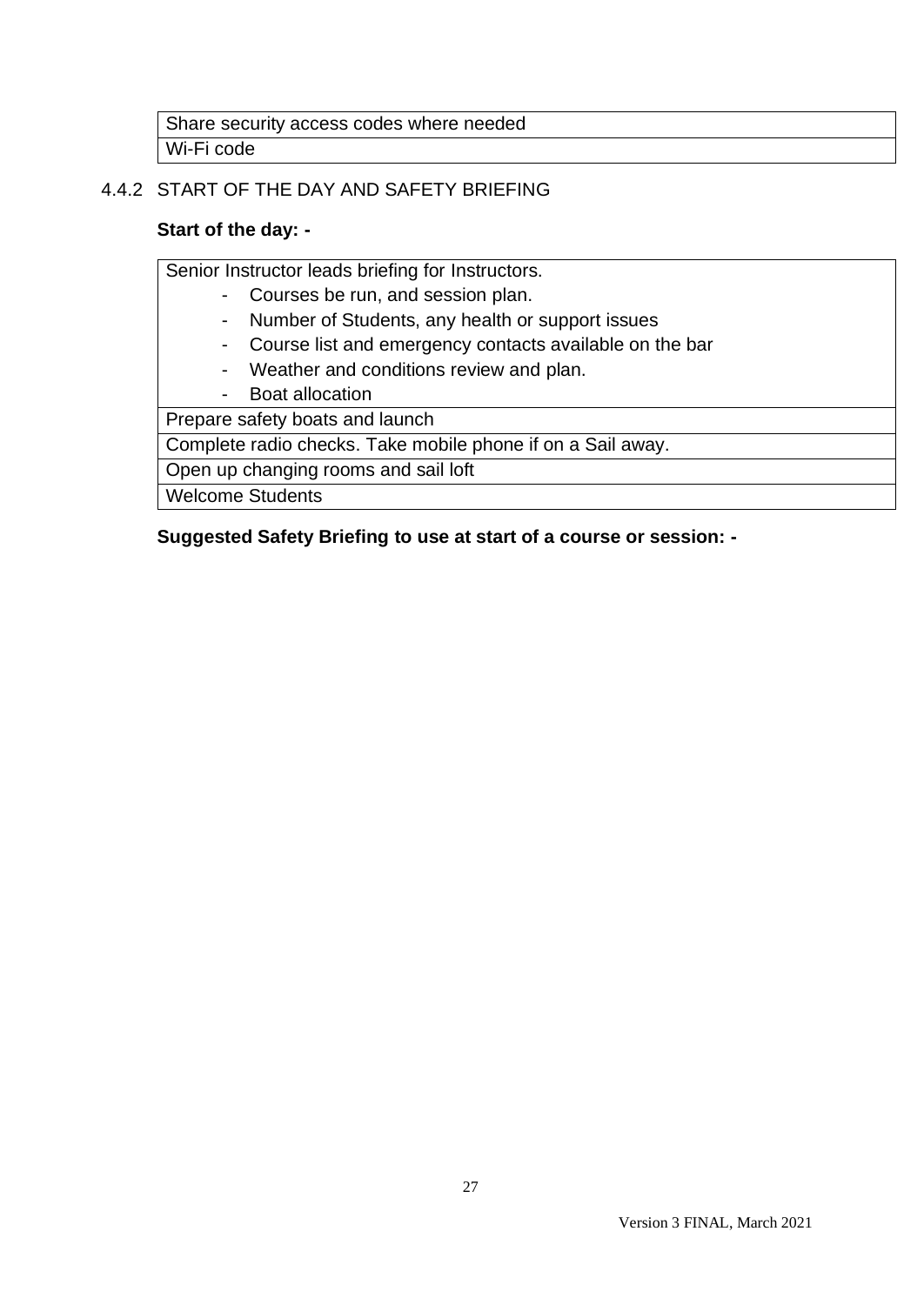# SAFETY BRIEFING: -

On Shore: -

- Slip hazards algae on the slip ways, wet concrete areas: NO RUNNING
- Goose poo very slippery!
- Trip hazards: trailers and launch trolleys: PUT BACK IN BOAT PARK BAYS
- Trip hazard on the 2 slip ways where drop down.
- LOW Doorway in sail loft watch your head.

On the Water: -

- Club rule wear buoyancy aids at all times afloat
- Watch out for the BOOM it can hit your head unexpectedly.
- Overhead trees near the bank look up at your mast.
- Shallows near the bank keep at least 1 boat length clear. If you ground lift your dagger board and tiller
- Other boats watch out for the large river cruisers and canal boats as they are not very manoeuvrable.
- Other boats rowers: they don't look where they are going.
- If you capsize or fall out stay with the boat: don't swim to shore.
- Down river keep well clear of weir and the lock.
- Upriver Moulsford bridge you won't fit your mast under it (unless you are in an Oppi)

Environmental: -

- Goose poo: -wash your hands especially before lunch.
- Weils disease, is present in rivers, so be careful of open wounds and wash/shower

### **4.4.3 End of day tasks**

Debrief with other instructors, giving personal feedback, student progress, arrangements for following day, etc.

Stowing equipment from the rescue and coaching craft

Safety boats put away - Dory in Garage, Outboard engines on trolleys in garage.

Ensure that the changing rooms are left in an acceptable condition and locked

Ensure that the garage is left tidy and locked

Ensure that the kitchen is left in a clean and tidy state – including the fridge and bin and that the dishwasher has completed its end of day routine. Empty bins if needed.

Ensure that all boats are on correct trolleys and in correct bays, with covers on where appropriate.

Vision - sails rolled in bags in sail loft, foils in boat.

Feva – sails rolled and in bags in loft, foils in boat.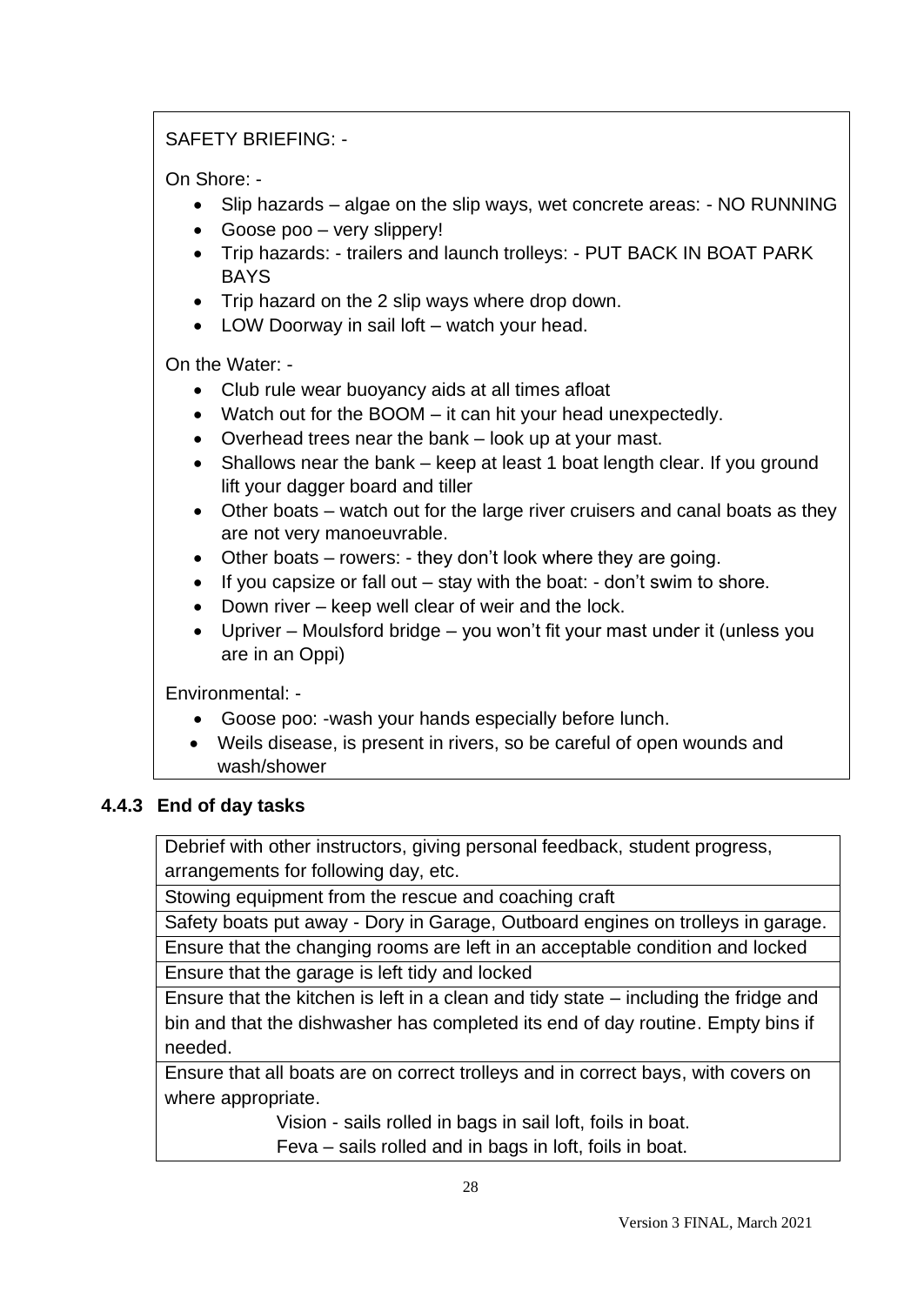| Picos – roll sail on mast and store in tubes behind Hornby, foils in<br>boat         |  |  |
|--------------------------------------------------------------------------------------|--|--|
| Toppers – roll sail on mast, store in slings in loft, foils on shelf in<br>loft      |  |  |
| Oppies – sails and foils on shelves in loft, boats left upside down<br>on rack.      |  |  |
| Comets – sails rolled on mast and stored in slings in loft, foils in<br>boat.        |  |  |
| Laser – sails rolled in loft, foils and spares left in boat (spare spars<br>in loft) |  |  |
| Put away any other equipment such as                                                 |  |  |
| paddleboards (in garage),                                                            |  |  |
| Kayaks (on rack and locked),                                                         |  |  |
| paddles in garage.                                                                   |  |  |
| Goose netting fitted to slipways                                                     |  |  |
| Buoyancy aids, life jackets, wetsuits and helmets cleaned, dried and stored          |  |  |
| Faults reported and recorded in Boat repair/maintenance book                         |  |  |
| Lights off                                                                           |  |  |
| All buildings locked                                                                 |  |  |
| Main Gate locked                                                                     |  |  |

# **5 CLUB TRAINING EVENTS**

#### 5.1 GENERAL ARRANGEMENTS

GTSC organises club events which are not RYA training courses. General recommendations made by the RYA are used as guidance for running these events, however certain arrangements are set out below.

### 5.2 SATURDAY SAILING

Saturday sailing sessions are free sail sessions where safety boat cover is provided.

A RYA Senior Instructor is allocated to run the session and provide Safety boat cover.

The morning session is a Children's Water based activity club.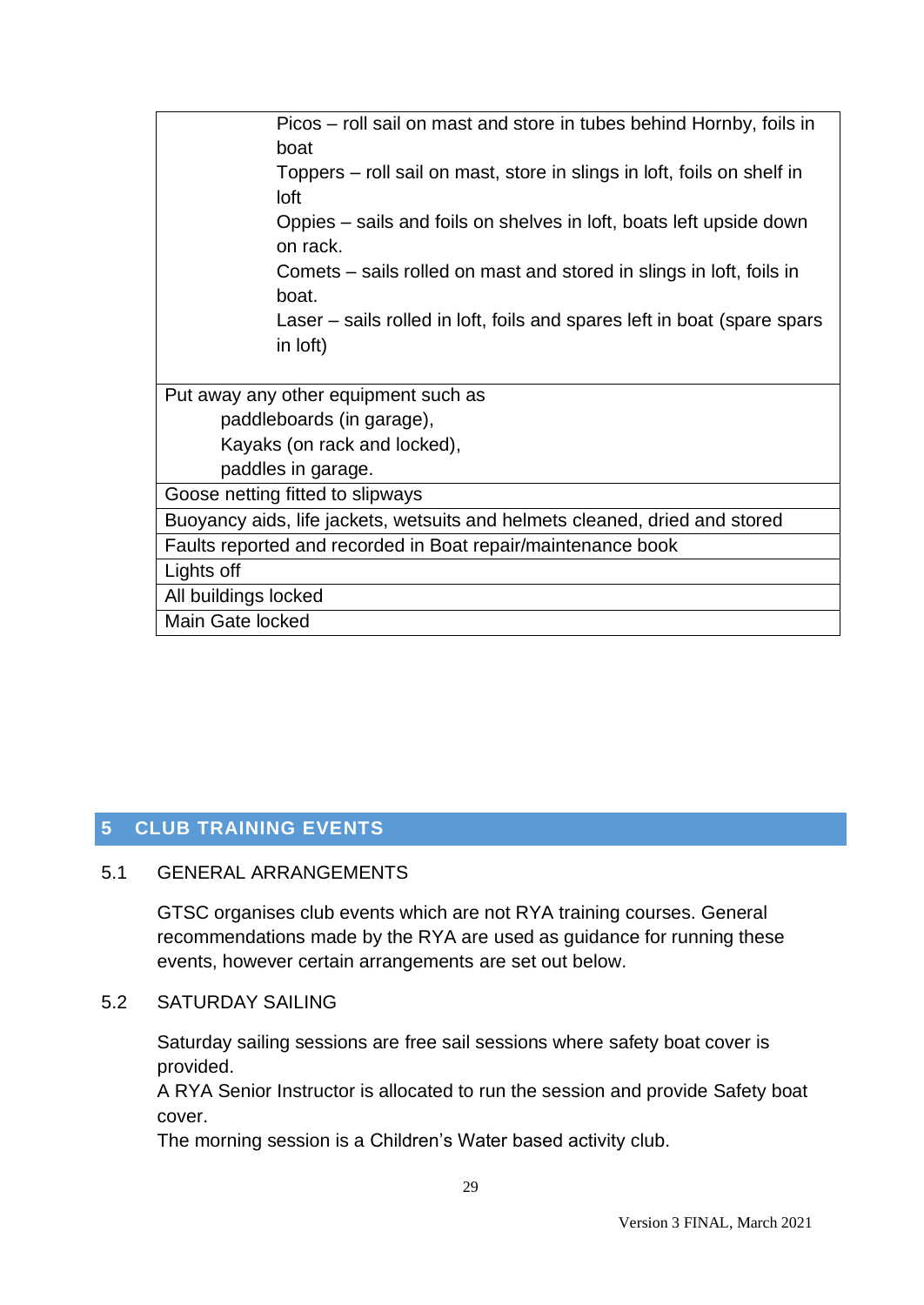Children must be accompanied by a shore based responsible adult. Safety Boat cover ratio for these sessions is as per RYA RGN C4.1: - *If a centre is providing recreational dinghy sailing or windsurfing which does not include any tuition, but which is part of a structured learning programme, each safety boat should provide cover for a maximum of 12 dinghies or windsurfers.*

Other factors should be taken into account when assessing if additional safety boats should be deployed, including weather and wind conditions, River flow conditions, and general competence of the sailors.

Additional on-water support to the Senior Instructor is provided by Assistant Instructors, PB2 qualified safety boat drivers and experienced sailors. The RYA instructor to student ratio is used as a guide for ratios during this session, however help from Power boat drivers and experienced sailors may also be taken into consideration by the Senior Instructor in assessing appropriate ratio, considering that this is not a formal tuition session.

### 5.3 JUNIOR YOUTH CLUB

Junior youth club takes place usually on a Friday evening and is aimed at Youth sailors aged 11 to 16.

It is a Recreational sailing event with a structured learning theme.

The session is run by a RYA Senior Instructor.

The senior instructor can be a helped by Assistant Instructors, Dinghy Instructors, Power Boat drivers and experienced sailors.

Each safety boat should provide cover for a maximum of 12 dinghies.

### 5.4 WATER-SPORTS ACTIVITY WEEKS

Water-sports activity weeks are Junior activity weeks, including sailing, paddleboarding, kayaking and raft building.

These are run as a formal course and follow the RYA guidance on safety boat ratios and instructor/student ratios.

These are run by a RYA Senior Instructor with support from RYA Dinghy instructors and RYA Assistant Instructors.

# 5.5 COMMUNITY EVENTS

GTSC hosts local community groups, such as Scouts and Guides to come and experience sailing and Water-sport activities.

These are run by Experienced club members who understand the requirement of Officer of The Day duties.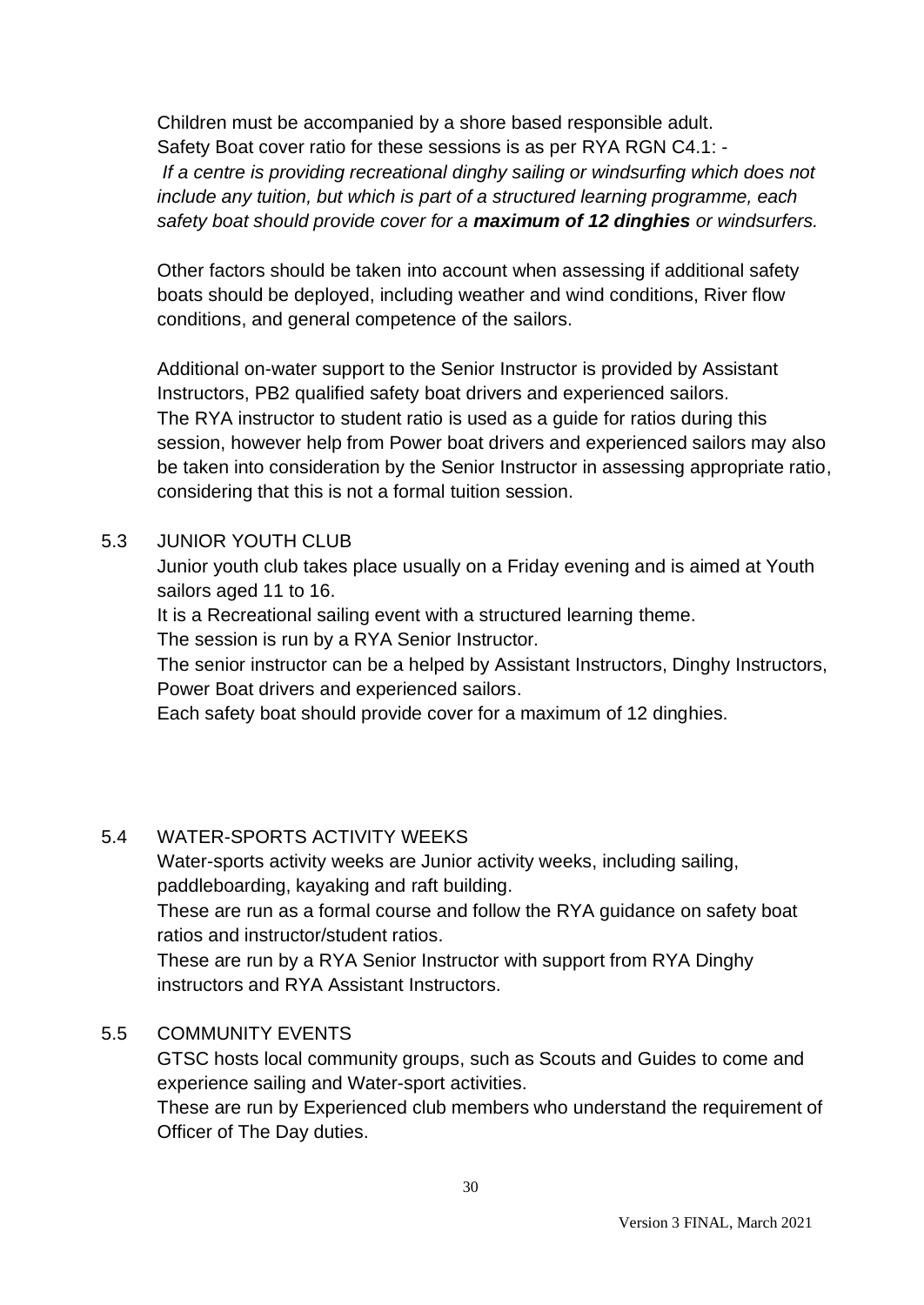The Safety boat(s) are manned by qualified PB2 drivers. Each safety boat should provide cover for a maximum of 12 dinghies. Sailing Boats are helmed by experienced club members.

# **6 CLUB RACING EVENTS**

The **Officer of the Day Manual,** and the **GTSC Sailing Instructions** give details of how racing is organised and managed at the Club. Refer to these separate documents which can be found on the website.

# **7 CHILD PROTECTION**

It is the policy of GTSC to safeguard the welfare of all members by protecting them from physical, sexual, and emotional harm.

A code of good practice for adults working with young people is laid out in GTSC's Protection Policies and Procedures, which you should refer to for all other information. If in any doubt speak to the nominated Child Protection Officer.

#### **Please refer to GTSC Child Protection Policy.**